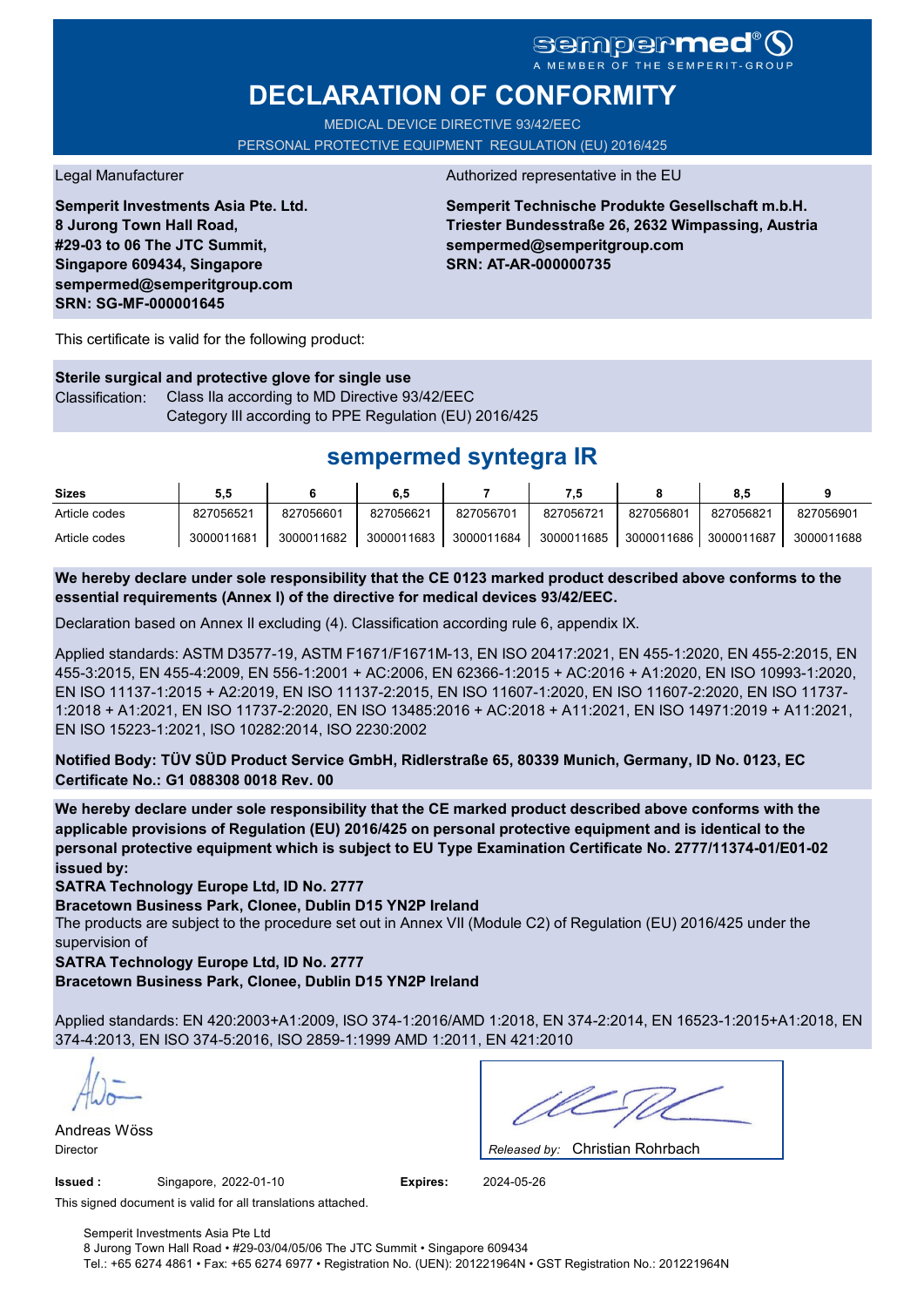# sempermed®

# **KONFORMITÄTSERKLÄRUNG**

MEDIZINPRODUKTERICHTLINIE 93/42/EWG

VERORDNUNG (EU) 2016/425 FÜR PERSÖNLICHE SCHUTZAUSRÜSTUNG

**Semperit Investments Asia Pte. Ltd. 8 Jurong Town Hall Road, #29-03 to 06 The JTC Summit, Singapore 609434, Singapore sempermed@semperitgroup.com SRN: SG-MF-000001645**

### Hersteller EU-Bevollmächtigter

**Semperit Technische Produkte Gesellschaft m.b.H. Triester Bundesstraße 26, 2632 Wimpassing, Austria sempermed@semperitgroup.com SRN: AT-AR-000000735**

Dieses Zertifikat ist gültig für die folgenden Produkte:

### **Steriler Operations- und Schutzhandschuh für den Einmalgebrauch** Klassifizierung: Klasse IIa gemäß Medizinprodukterichtlinie 93/42/EWG Kategorie III gemäß PSA Verordnung (EU) 2016/425

# **sempermed syntegra IR**

| Größen         | ວ.ວ        |            | 6.5        |            | . 5        |            | ၓ.Ե        |            |
|----------------|------------|------------|------------|------------|------------|------------|------------|------------|
| Artikelnummern | 827056521  | 827056601  | 827056621  | 827056701  | 827056721  | 827056801  | 827056821  | 827056901  |
| Artikelnummern | 3000011681 | 3000011682 | 3000011683 | 3000011684 | 3000011685 | 3000011686 | 3000011687 | 3000011688 |

**Wir bestätigen hiermit unter alleiniger Verantwortung, dass die CE 0123 gekennzeichneten Produkte mit den grundlegenden Anforderungen (Anhang I) der Medizinprodukterichtlinie 93/42/EWG übereinstimmen.**

Erklärung basierend auf Anhang II exklusive (4). Klassifizierung gemäß Regel 6, Anhang IX.

Angewandte Normen: ASTM D3577-19, ASTM F1671/F1671M-13, EN ISO 20417:2021, EN 455-1:2020, EN 455- 2:2015, EN 455-3:2015, EN 455-4:2009, EN 556-1:2001 + AC:2006, EN 62366-1:2015 + AC:2016 + A1:2020, EN ISO 10993-1:2020, EN ISO 11137-1:2015 + A2:2019, EN ISO 11137-2:2015, EN ISO 11607-1:2020, EN ISO 11607-2:2020, EN ISO 11737-1:2018 + A1:2021, EN ISO 11737-2:2020, EN ISO 13485:2016 + AC:2018 + A11:2021, EN ISO 14971:2019 + A11:2021, EN ISO 15223-1:2021, ISO 10282:2014, ISO 2230:2002

**Benannte Stelle: TÜV SÜD Product Service GmbH, Ridlerstraße 65, 80339 Munich, Germany, ID No. 0123, EC Certificate No.: G1 088308 0018 Rev. 00** 

**Wir bestätigen hiermit unter alleiniger Verantwortung, dass die oben genannten CE gekennzeichneten Produkte mit den maßgeblichen Bestimmungen der Verordnung (EU) 2016/425 für Persönliche Schutzausrüstung übereinstimmen und Gegenstand sind der EU-Baumusterprüfbescheinigung Nr. 2777/11374-01/E01-02 ausgestellt durch:**

**SATRA Technology Europe Ltd, ID No. 2777**

**Bracetown Business Park, Clonee, Dublin D15 YN2P Ireland**

Die Produkte sind Gegenstand der Verfahren gemäß Annex VII (Module C2) der Verordnung unter Aufsicht von **SATRA Technology Europe Ltd, ID No. 2777**

**Bracetown Business Park, Clonee, Dublin D15 YN2P Ireland**

Angewandte Normen: EN 420:2003+A1:2009, ISO 374-1:2016/AMD 1:2018, EN 374-2:2014, EN 16523- 1:2015+A1:2018, EN 374-4:2013, EN ISO 374-5:2016, ISO 2859-1:1999 AMD 1:2011, EN 421:2010

**Ausgestellt am:** Singapore, 2022-01-10 **Ausgestellt am:** 2024-05-26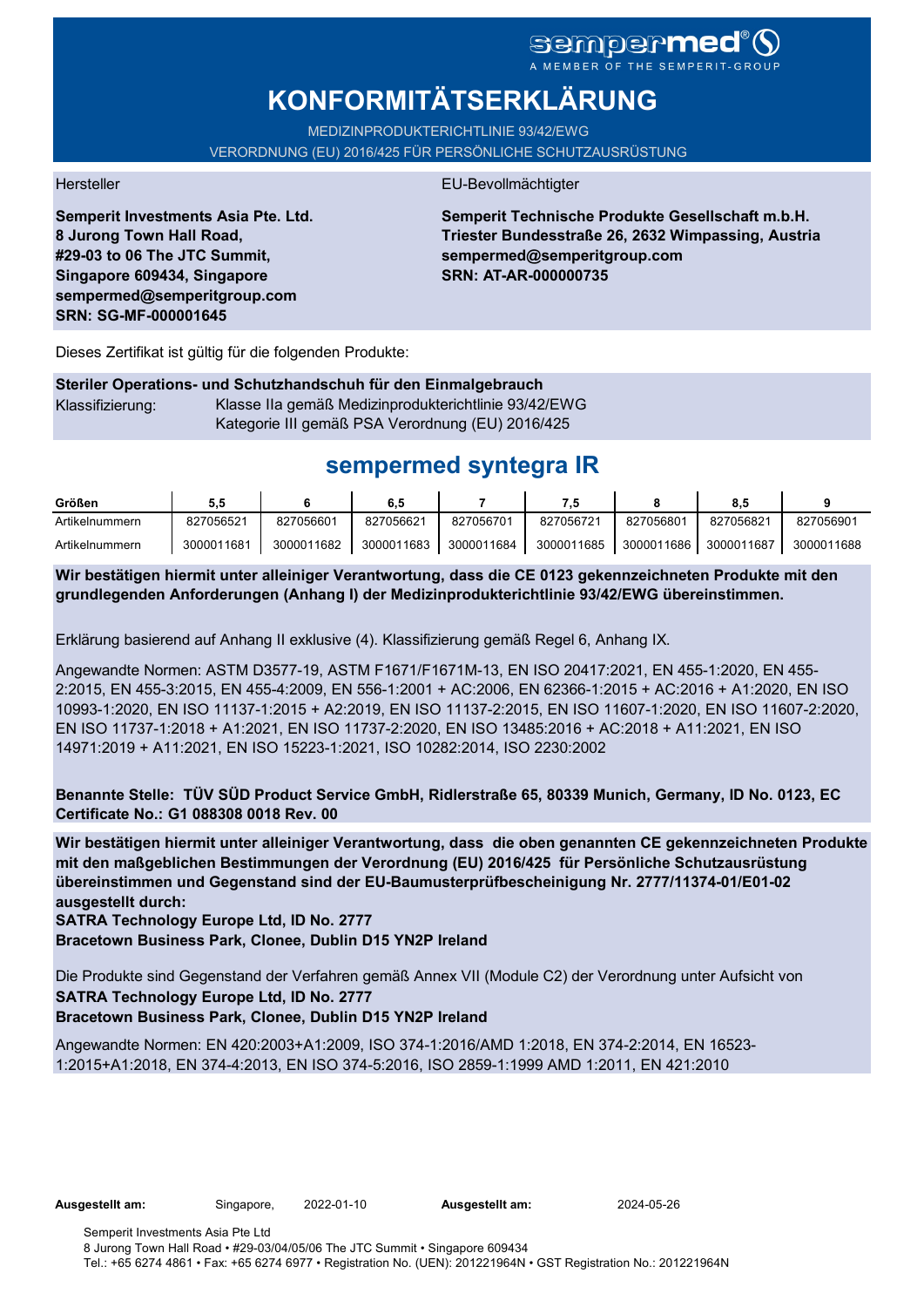# sempermed<sup>®</sup>()

# **DÉCLARATION DE CONFORMITÉ**

DIRECTIVE SUR LES DISPOSITIFS MÉDICAUX 93/42/CEE RÈGLEMENT (UE) 2016/425 POUR L'ÉQUIPEMENT DE PROTECTION INDIVIDUELLE

**Semperit Investments Asia Pte. Ltd. 8 Jurong Town Hall Road, #29-03 to 06 The JTC Summit, Singapore 609434, Singapore sempermed@semperitgroup.com SRN: SG-MF-000001645**

### Fabricant **Représentant UE**

**Semperit Technische Produkte Gesellschaft m.b.H. Triester Bundesstraße 26, 2632 Wimpassing, Austria sempermed@semperitgroup.com SRN: AT-AR-000000735**

Ce certificat est valable pour les produits suivants :

#### **Gant de protection chirurgical stérile à usage unique**

Classification : Classe IIa selon la directive pour dispositifs médicaux 93/42/EEC Catégorie III selon la directive EPI (UE) 2016/425

## **sempermed syntegra IR**

| Tailles           | 5.5        |            | 6.5        |            | 7.5        |            | 8.5        |            |
|-------------------|------------|------------|------------|------------|------------|------------|------------|------------|
| Numéros d'article | 827056521  | 827056601  | 827056621  | 827056701  | 827056721  | 827056801  | 827056821  | 827056901  |
| Numéros d'article | 3000011681 | 3000011682 | 3000011683 | 3000011684 | 3000011685 | 3000011686 | 3000011687 | 3000011688 |

**Par la présente, nous déclarons sous notre propre responsabilité que les produits portant le symbole CE 0123 sont conformes aux exigences essentielles (Annexe I) de la directive sur les dispositifs médicaux 93/42/CEE.**

La déclaration se fonde sur l'annexe II mis à part (4). Classification selon la règle 6, annexe IX.

Normes appliquées : ASTM D3577-19, ASTM F1671/F1671M-13, EN ISO 20417:2021, EN 455-1:2020, EN 455-2:2015, EN 455-3:2015, EN 455-4:2009, EN 556-1:2001 + AC:2006, EN 62366-1:2015 + AC:2016 + A1:2020, EN ISO 10993- 1:2020, EN ISO 11137-1:2015 + A2:2019, EN ISO 11137-2:2015, EN ISO 11607-1:2020, EN ISO 11607-2:2020, EN ISO 11737-1:2018 + A1:2021, EN ISO 11737-2:2020, EN ISO 13485:2016 + AC:2018 + A11:2021, EN ISO 14971:2019 + A11:2021, EN ISO 15223-1:2021, ISO 10282:2014, ISO 2230:2002

**Organisme notifié : TÜV SÜD Product Service GmbH, Ridlerstraße 65, 80339 Munich, Germany, ID No. 0123, EC Certificate No.: G1 088308 0018 Rev. 00** 

**Par la présente, nous déclarons sous notre propre responsabilité que les produits portant le symbole CE mentionnés ci-dessus sont conformes aux dispositions essentielles de la directive (UE) 2016/425 concernant l'équipement de protection individuelle sont identiques à l'équipement de protection individuelle faisant l'objet du certificat d'examen de type UE numéro 2777/11374-01/E01-02 délivré par:**

### **SATRA Technology Europe Ltd, ID No. 2777**

**Bracetown Business Park, Clonee, Dublin D15 YN2P Ireland**

Les produits sont soumis aux procédures visées dans l'annexe VII (Module C2) de la directive sous la surveillance de **SATRA Technology Europe Ltd, ID No. 2777**

## **Bracetown Business Park, Clonee, Dublin D15 YN2P Ireland**

Normes appliquées : EN 420:2003+A1:2009, ISO 374-1:2016/AMD 1:2018, EN 374-2:2014, EN 16523- 1:2015+A1:2018, EN 374-4:2013, EN ISO 374-5:2016, ISO 2859-1:1999 AMD 1:2011, EN 421:2010

**Délivré le :** Singapore, 2022-01-10 **Valable jusqu'au :** 2024-05-26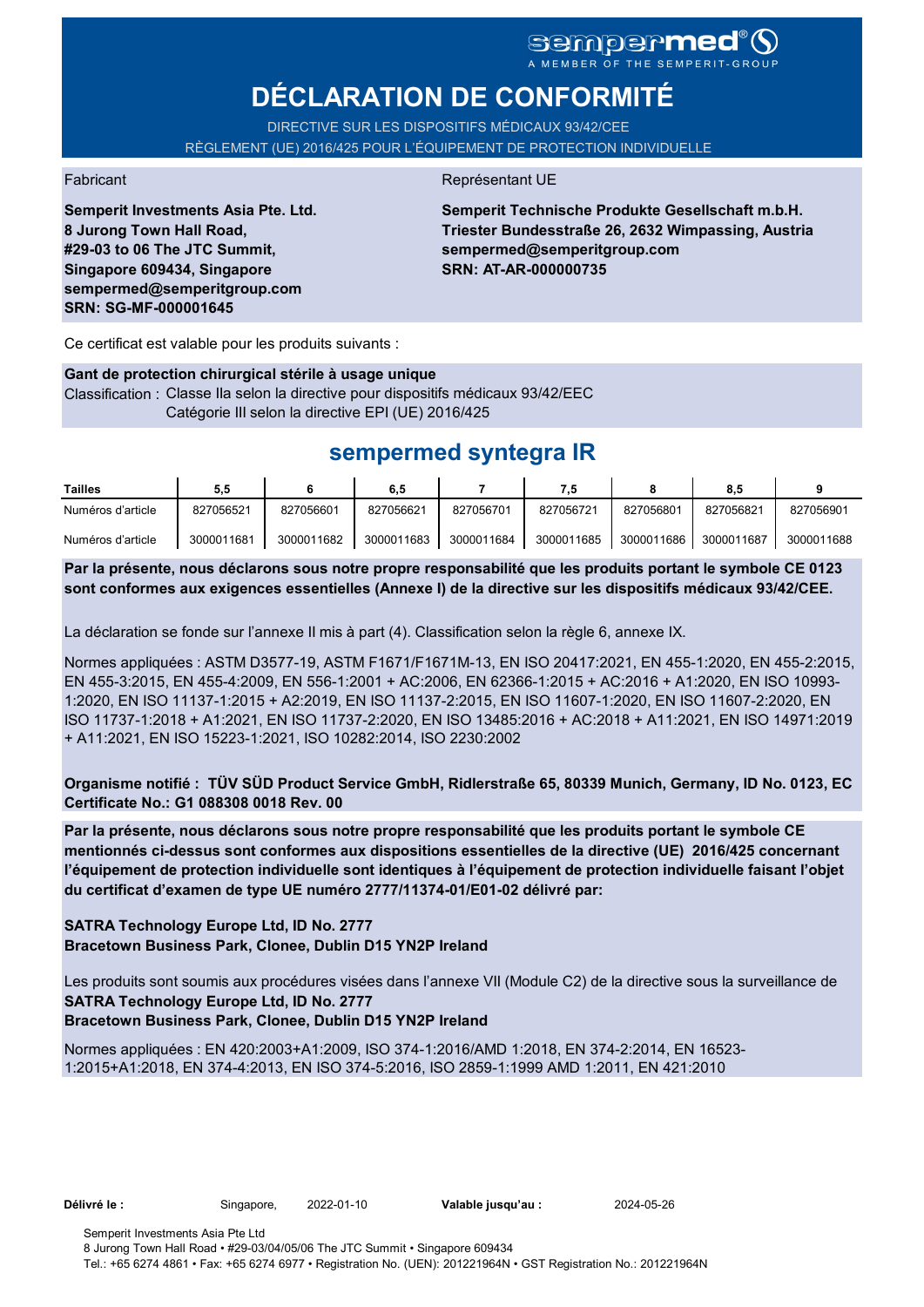# sempermed®

# **DICHIARAZIONE DI CONFORMITÀ**

DIRETTIVA SUL DISPOSITIVO MEDICO 93/42 / CEE REGOLAMENTO (UE) 2016/425 DELL'APPARECCHIATURA DI PROTEZIONE INDIVIDUALE

Produttore **Rappresentante autorizzato nell'UE** 

**Semperit Investments Asia Pte. Ltd. 8 Jurong Town Hall Road, #29-03 to 06 The JTC Summit, Singapore 609434, Singapore sempermed@semperitgroup.com SRN: SG-MF-000001645**

**Semperit Technische Produkte Gesellschaft m.b.H. Triester Bundesstraße 26, 2632 Wimpassing, Austria sempermed@semperitgroup.com SRN: AT-AR-000000735**

Questo certificato è valido per il seguente prodotto:

**Guanto chirurgico e protettivo sterile monouso** Clasificazione: Classe IIa secondo la direttiva MD 93/42 / CEE Categoria III secondo il regolamento (UE) 2016/425 del PPE

# **sempermed syntegra IR**

| Misure          | 5,5        |            | 6,5        |            | 7.5        |            | 8,5        |            |
|-----------------|------------|------------|------------|------------|------------|------------|------------|------------|
| Codici articolo | 827056521  | 827056601  | 827056621  | 827056701  | 827056721  | 827056801  | 827056821  | 827056901  |
| Codici articolo | 3000011681 | 3000011682 | 3000011683 | 3000011684 | 3000011685 | 3000011686 | 3000011687 | 3000011688 |

**Con la presente, dichiariamo sotto la nostra esclusiva responsabilità che il prodotto con marchio CE 0123 sopra descritto soddisfa i requisiti essenziali (allegato I) della direttiva sui dispositivi medici 93/42 / CEE.**

Dichiarazione basata sull'allegato II escluso (4). Classificazione secondo la regola 6, appendice IX.

Norme applicate: ASTM D3577-19, ASTM F1671/F1671M-13, EN ISO 20417:2021, EN 455-1:2020, EN 455-2:2015, EN 455-3:2015, EN 455-4:2009, EN 556-1:2001 + AC:2006, EN 62366-1:2015 + AC:2016 + A1:2020, EN ISO 10993- 1:2020, EN ISO 11137-1:2015 + A2:2019, EN ISO 11137-2:2015, EN ISO 11607-1:2020, EN ISO 11607-2:2020, EN ISO 11737-1:2018 + A1:2021, EN ISO 11737-2:2020, EN ISO 13485:2016 + AC:2018 + A11:2021, EN ISO 14971:2019 + A11:2021, EN ISO 15223-1:2021, ISO 10282:2014, ISO 2230:2002

**Organismo notificato: TÜV SÜD Product Service GmbH, Ridlerstraße 65, 80339 Munich, Germany, ID No. 0123, EC Certificate No.: G1 088308 0018 Rev. 00** 

**Con la presente, dichiariamo sotto la nostra esclusiva responsabilità che il prodotto con marchio CE sopra descritto è conforme alle disposizioni applicabili del Regolamento (UE) 2016/425 sui dispositivi di protezione individuale ed è identico al dispositivo di protezione personale che è soggetto al Certificato di Esame di Tipo UE n. 2777/11374-01/E01-02 rilasciato da:**

**SATRA Technology Europe Ltd, ID No. 2777**

**Bracetown Business Park, Clonee, Dublin D15 YN2P Ireland**

ed è soggetto alla procedura di cui all'allegato VII (modulo C2) del regolamento (UE) 2016/425 sotto il controllo di

### **SATRA Technology Europe Ltd, ID No. 2777**

**Bracetown Business Park, Clonee, Dublin D15 YN2P Ireland**

Norme applicate: EN 420:2003+A1:2009, ISO 374-1:2016/AMD 1:2018, EN 374-2:2014, EN 16523- 1:2015+A1:2018, EN 374-4:2013, EN ISO 374-5:2016, ISO 2859-1:1999 AMD 1:2011, EN 421:2010

| Rilasciato : |  |
|--------------|--|
|              |  |

**Rilasciato :** Singapore, 2022-01-10 **Scade:** 2024-05-26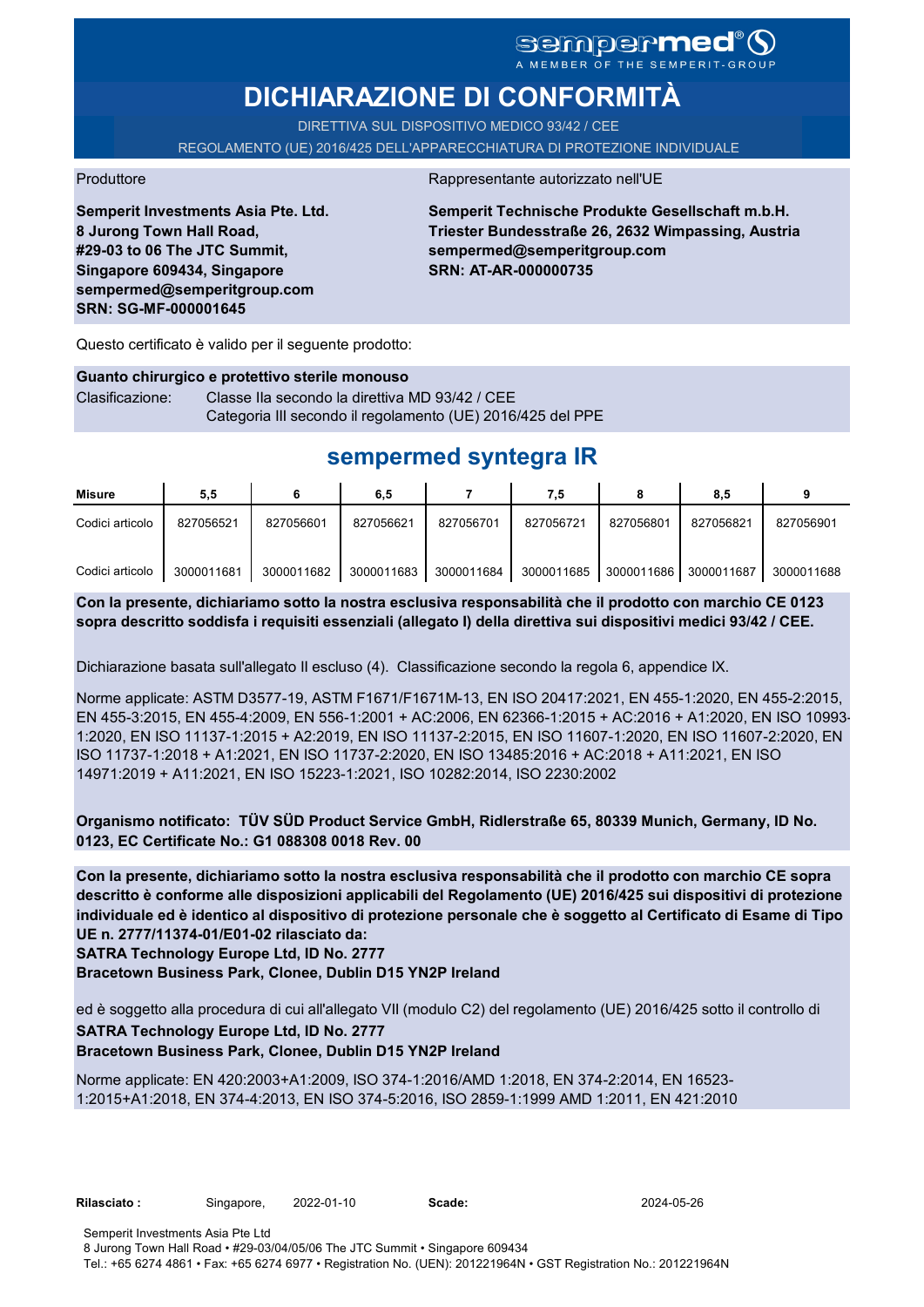## sempermed<sup>®</sup>Q A MEMBER OF THE SEMPERIT-GROUP

# **CONFORMITEITSVERKLARING**

RICHTLIJN MEDISCHE PRODUCTEN 93/42 / EEG VERORDENING (EU) 2016/425 BETREFFENDE PERSOONLIJKE BESCHERMENDE UITRUSTING

Fabrikant Gemachtigde EU

**Semperit Investments Asia Pte. Ltd. 8 Jurong Town Hall Road, #29-03 to 06 The JTC Summit, Singapore 609434, Singapore sempermed@semperitgroup.com SRN: SG-MF-000001645**

**Semperit Technische Produkte Gesellschaft m.b.H. Triester Bundesstraße 26, 2632 Wimpassing, Austria sempermed@semperitgroup.com SRN: AT-AR-000000735**

Dit certificaat is geldig voor de volgende producten:

### **Steriele chirurgische en beschermende handschoenen voor eenmalig gebruik** Classificatie: Klasse IIa volgens Richtlijn 93/42 / EEG betreffende medische hulpmiddelen

Categorie III volgens PBM-verordening (EU) 2016/425

# **sempermed syntegra IR**

| Maten          | 5,5        |            | 6,5        |            | 7.5        |            | 8,5        |            |
|----------------|------------|------------|------------|------------|------------|------------|------------|------------|
| Artikelnummers | 827056521  | 827056601  | 827056621  | 827056701  | 827056721  | 827056801  | 827056821  | 827056901  |
| Artikelnummers | 3000011681 | 3000011682 | 3000011683 | 3000011684 | 3000011685 | 3000011686 | 3000011687 | 3000011688 |

**Wij verklaren hierbij onder uitsluitende verantwoordelijkheid, dat de CE 0123-gemarkeerde producten voldoen aan de essentiële vereisten (Bijlage I) van de Richtlijn Medische Hulpmiddelen 93/42 / EEG.**

Verklaring uitsluitend gebaseerd op bijlage II (4). Indeling volgens regel 6, bijlage IX.

Toegepaste normen: ASTM D3577-19, ASTM F1671/F1671M-13, EN ISO 20417:2021, EN 455-1:2020, EN 455- 2:2015, EN 455-3:2015, EN 455-4:2009, EN 556-1:2001 + AC:2006, EN 62366-1:2015 + AC:2016 + A1:2020, EN ISO 10993-1:2020, EN ISO 11137-1:2015 + A2:2019, EN ISO 11137-2:2015, EN ISO 11607-1:2020, EN ISO 11607- 2:2020, EN ISO 11737-1:2018 + A1:2021, EN ISO 11737-2:2020, EN ISO 13485:2016 + AC:2018 + A11:2021, EN ISO 14971:2019 + A11:2021, EN ISO 15223-1:2021, ISO 10282:2014, ISO 2230:2002

**Aangewezen instantie: TÜV SÜD Product Service GmbH, Ridlerstraße 65, 80339 Munich, Germany, ID No. 0123, EC Certificate No.: G1 088308 0018 Rev. 00** 

**Hierbij verklaren wij onder uitsluitende verantwoordelijkheid, dat de bovengenoemde CE-gemarkeerde producten voldoen aan de relevante bepalingen van de Verordening (EU) 2016/425 over persoonlijke beschermingsmiddelen en het onderworpen zijn aan het certificaat van EU-typeonderzoek nr.2777/11374- 01/E01-02 uitgegeven door:**

**SATRA Technology Europe Ltd, ID No. 2777**

**Bracetown Business Park, Clonee, Dublin D15 YN2P Ireland**

De producten vallen onder de procedures van bijlage VII (module C2) van de verordening onder toezicht van **SATRA Technology Europe Ltd, ID No. 2777**

### **Bracetown Business Park, Clonee, Dublin D15 YN2P Ireland**

Toegepaste normen: EN 420:2003+A1:2009, ISO 374-1:2016/AMD 1:2018, EN 374-2:2014, EN 16523- 1:2015+A1:2018, EN 374-4:2013, EN ISO 374-5:2016, ISO 2859-1:1999 AMD 1:2011, EN 421:2010

**Uitgegeven op:** Singapore, 2022-01-10 **Geldig tot:** 2024-05-26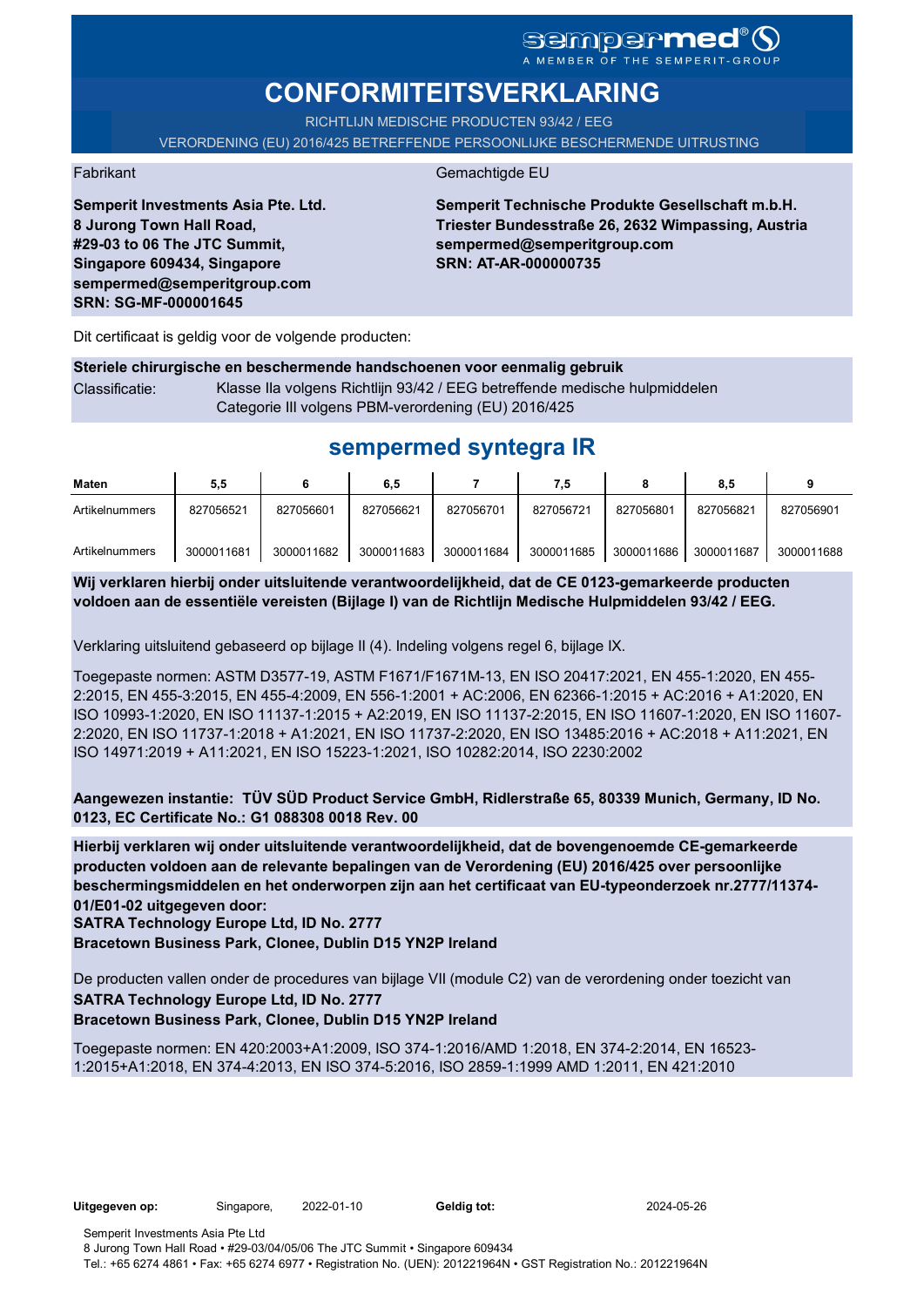# sempermed®9

# **DECLARACIÓN DE CONFORMIDAD**

DIRECTIVA DE PRODUCTOS MEDICINALES 93/42/EWG ORDENANZA (EU) 2016/425 PARA EQUIPAMIENTOS PERSONALES

Fabricante de la UE de la UE de la UE de la UE de la UE de la UE de la UE de la UE de la UE de la UE de la UE

**Semperit Investments Asia Pte. Ltd. 8 Jurong Town Hall Road, #29-03 to 06 The JTC Summit, Singapore 609434, Singapore sempermed@semperitgroup.com SRN: SG-MF-000001645**

**Semperit Technische Produkte Gesellschaft m.b.H. Triester Bundesstraße 26, 2632 Wimpassing, Austria sempermed@semperitgroup.com SRN: AT-AR-000000735**

El presente certificado es válido para los siguientes productos:

### **Guante estéril de operación y protección para un solo uso** Clasificación: Clase Ila según la Directiva de Productos Medicinales 93/42/EEC Categoría III según el Reglamento EPI (EU) 2016/425

# **sempermed syntegra IR**

| <b>Tamaños</b>        | 5.5        |            | 6,5        |            | 7.5        |            | 8.5        |            |
|-----------------------|------------|------------|------------|------------|------------|------------|------------|------------|
| Número de<br>artículo | 827056521  | 827056601  | 827056621  | 827056701  | 827056721  | 827056801  | 827056821  | 827056901  |
| Número de<br>artículo | 3000011681 | 3000011682 | 3000011683 | 3000011684 | 3000011685 | 3000011686 | 3000011687 | 3000011688 |

**Por la presente confirmamos bajo nuestra exclusiva responsabilidad que los productos con marcado CE 0123 cumplen con los requisitos esenciales (Anexo I) de la Directiva 93/42/CEE sobre productos sanitarios.**

Declaración basada en el anexo II, excluido el punto 4. Clasificación según la regla 6, anexo IX

Normas aplicadas: ASTM D3577-19, ASTM F1671/F1671M-13, EN ISO 20417:2021, EN 455-1:2020, EN 455-2:2015, EN 455-3:2015, EN 455-4:2009, EN 556-1:2001 + AC:2006, EN 62366-1:2015 + AC:2016 + A1:2020, EN ISO 10993- 1:2020, EN ISO 11137-1:2015 + A2:2019, EN ISO 11137-2:2015, EN ISO 11607-1:2020, EN ISO 11607-2:2020, EN ISO 11737-1:2018 + A1:2021, EN ISO 11737-2:2020, EN ISO 13485:2016 + AC:2018 + A11:2021, EN ISO 14971:2019 + A11:2021, EN ISO 15223-1:2021, ISO 10282:2014, ISO 2230:2002

**Organismo notificado: TÜV SÜD Product Service GmbH, Ridlerstraße 65, 80339 Munich, Germany, ID No. 0123, EC Certificate No.: G1 088308 0018 Rev. 00** 

**Por la presente confirmamos, bajo nuestra exclusiva responsabilidad, que los productos arriba mencionados con la marca CE cumplen con las disposiciones pertinentes del Reglamento (UE) 2016/425 para equipos de protección personal y están sujetos al Certificado de examen de tipo nº. 2777/11374-01/E01-02 expedido por:**

### **SATRA Technology Europe Ltd, ID No. 2777**

**Bracetown Business Park, Clonee, Dublin D15 YN2P Ireland**

Los productos están sujetos a los procedimientos establecidos en el anexo VII (módulo C2) del Reglamento bajo la supervisión de

## **SATRA Technology Europe Ltd, ID No. 2777**

**Bracetown Business Park, Clonee, Dublin D15 YN2P Ireland**

Normas aplicadas: EN 420:2003+A1:2009, ISO 374-1:2016/AMD 1:2018, EN 374-2:2014, EN 16523-1:2015+A1:2018, EN 374-4:2013, EN ISO 374-5:2016, ISO 2859-1:1999 AMD 1:2011, EN 421:2010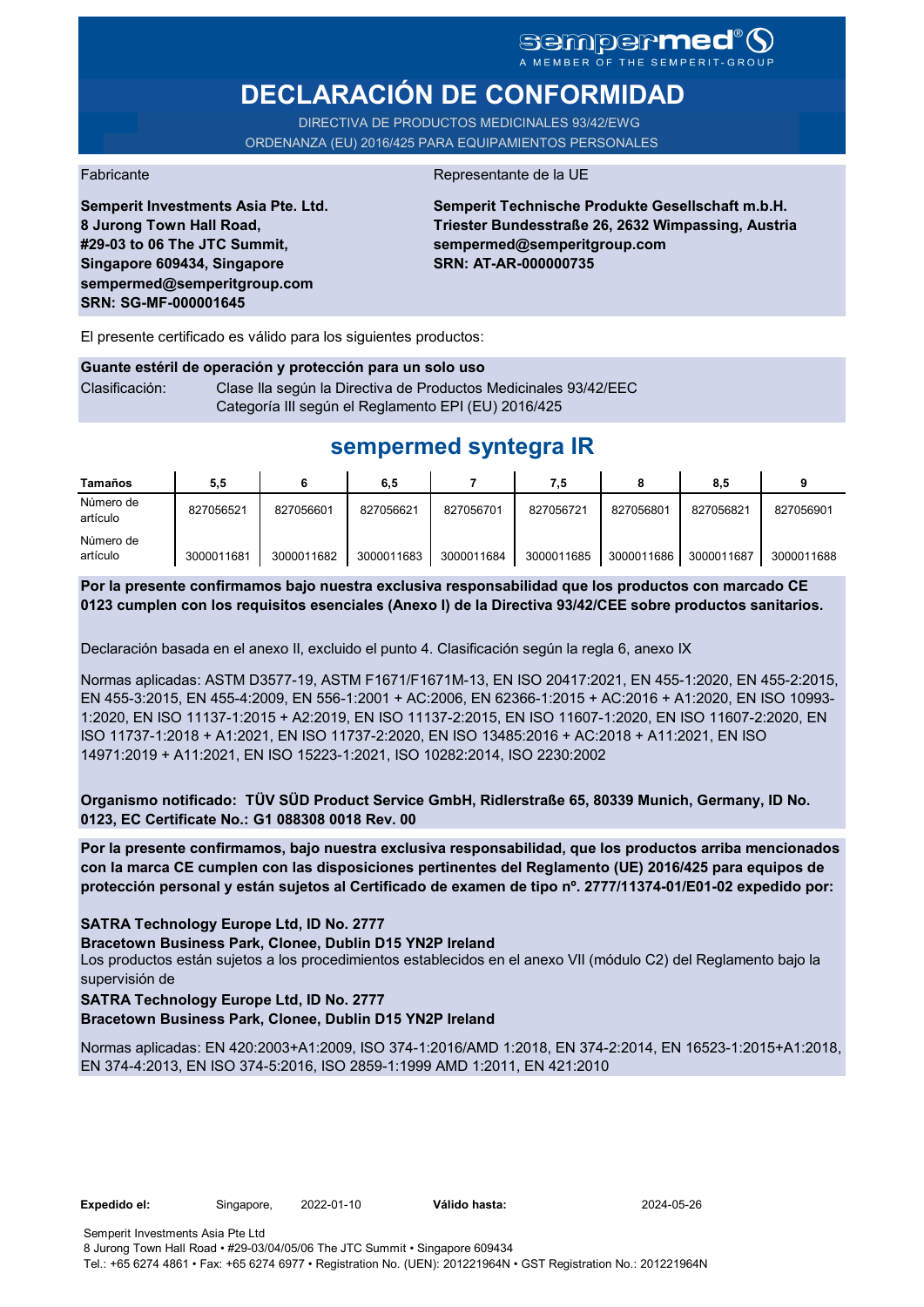## **sempermed®** A MEMBER OF THE SEMPERIT-GROUP

**DECLARAÇÃO DE CONFORMIDADE**

DIRETIVA 93/42/CEE SOBRE DISPOSITIVOS MÉDICOS REGULAMENTO (UE) 2016/425 SOBRE EQUIPAMENTO DE PROTEÇÃO INDIVIDUAL

Fabricante da UE

**Semperit Investments Asia Pte. Ltd. 8 Jurong Town Hall Road, #29-03 to 06 The JTC Summit, Singapore 609434, Singapore sempermed@semperitgroup.com SRN: SG-MF-000001645**

**Semperit Technische Produkte Gesellschaft m.b.H. Triester Bundesstraße 26, 2632 Wimpassing, Austria sempermed@semperitgroup.com SRN: AT-AR-000000735**

Este certificado é válido para os seguintes produtos:

#### **Luva cirúrgica e de proteção estéril para uso único**

Classificação: Classe IIa de acordo com a Diretiva de Dispositivos Médicos 93/42/CEE Categoria III de acordo com o regulamento EPI (UE) 2016/425

# **sempermed syntegra IR**

| Tamanhos             | 5,5        |            | 6,5        |            | 7,5        |            | 8,5        |            |
|----------------------|------------|------------|------------|------------|------------|------------|------------|------------|
| Números de<br>artigo | 827056521  | 827056601  | 827056621  | 827056701  | 827056721  | 827056801  | 827056821  | 827056901  |
| Números de<br>artigo | 3000011681 | 3000011682 | 3000011683 | 3000011684 | 3000011685 | 3000011686 | 3000011687 | 3000011688 |

**Declaramos desta forma, sob a nossa exclusiva responsabilidade, que os produtos com a marca CE 0123 estão em conformidade com os requisitos essenciais (anexo I) da Diretriz de Dispositivos Médicos 93/42/CEE.**

Declaração baseada no anexo II excluindo (4). Classificação de acordo com a regra 6, anexo IX.

Normas aplicadas: ASTM D3577-19, ASTM F1671/F1671M-13, EN ISO 20417:2021, EN 455-1:2020, EN 455- 2:2015, EN 455-3:2015, EN 455-4:2009, EN 556-1:2001 + AC:2006, EN 62366-1:2015 + AC:2016 + A1:2020, EN ISO 10993-1:2020, EN ISO 11137-1:2015 + A2:2019, EN ISO 11137-2:2015, EN ISO 11607-1:2020, EN ISO 11607-2:2020, EN ISO 11737-1:2018 + A1:2021, EN ISO 11737-2:2020, EN ISO 13485:2016 + AC:2018 + A11:2021, EN ISO 14971:2019 + A11:2021, EN ISO 15223-1:2021, ISO 10282:2014, ISO 2230:2002

**Organismo nomeado: TÜV SÜD Product Service GmbH, Ridlerstraße 65, 80339 Munich, Germany, ID No. 0123, EC Certificate No.: G1 088308 0018 Rev. 00** 

**Declaramos desta forma, sob a nossa exclusiva responsabilidade, que os produtos com a marca CE acima mencionados estão em conformidade com as disposições relevantes do regulamento (UE) 2016/425 para Equipamentos de Proteção Individual e são objeto do certificado de exame de tipo da UE n.º 2777/11374-01/E01-02 emitido por:**

**SATRA Technology Europe Ltd, ID No. 2777**

**Bracetown Business Park, Clonee, Dublin D15 YN2P Ireland**

Os produtos são objeto dos procedimentos previstos no anexo VII (módulo C2) do regulamento, sob a supervisão de

### **SATRA Technology Europe Ltd, ID No. 2777**

**Bracetown Business Park, Clonee, Dublin D15 YN2P Ireland**

Normas aplicadas: EN 420:2003+A1:2009, ISO 374-1:2016/AMD 1:2018, EN 374-2:2014, EN 16523- 1:2015+A1:2018, EN 374-4:2013, EN ISO 374-5:2016, ISO 2859-1:1999 AMD 1:2011, EN 421:2010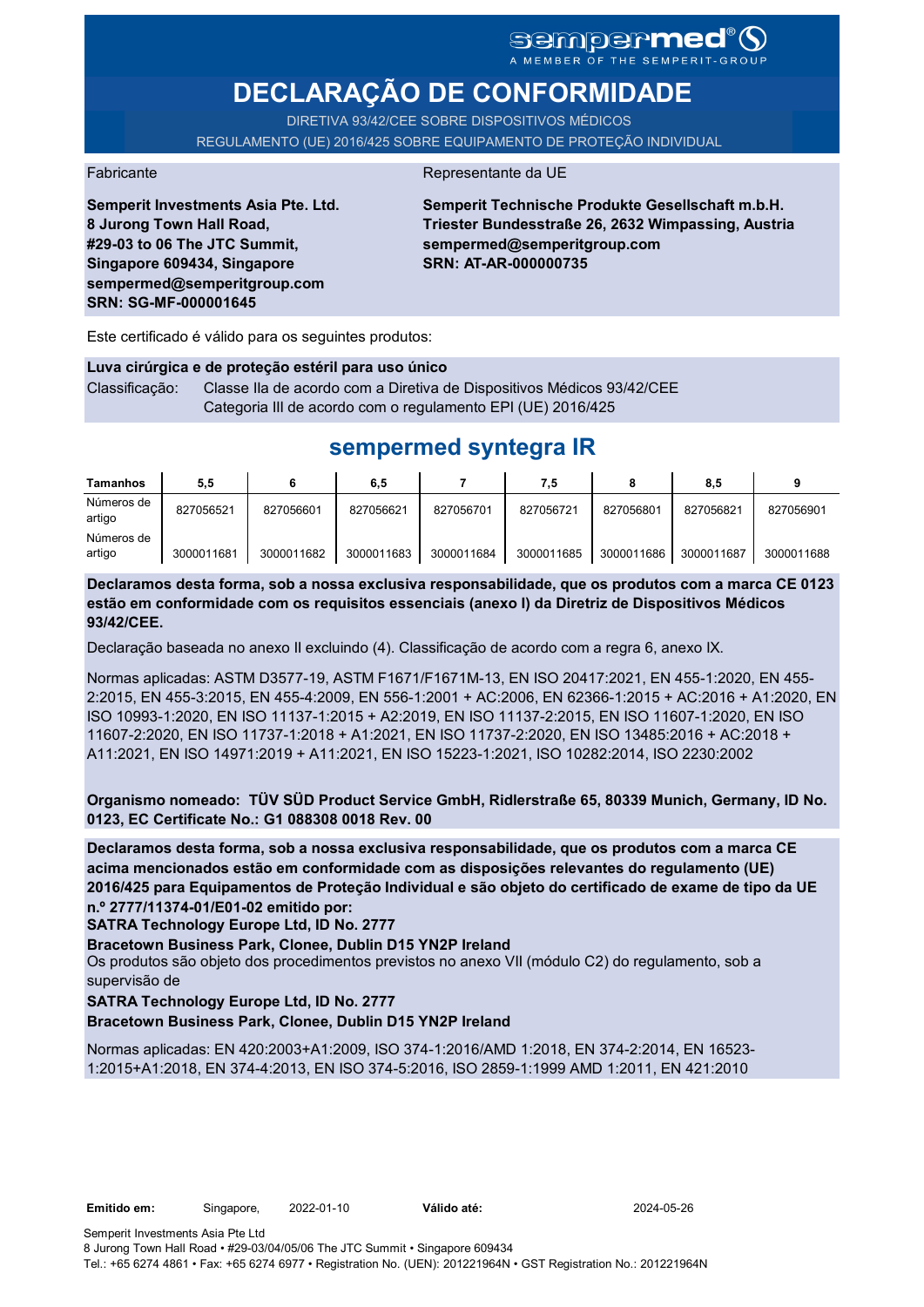**DEKLARATON OM ÖVERENSSTÄMMELSE** 

DIREkTIV 93/42/EEC MEDICINTEKNISKA PRODUKTER EU-FÖRORDNING 2016/425 FÖR PERSONLIG SKYDDSUTRUSTNING

**Semperit Investments Asia Pte. Ltd. 8 Jurong Town Hall Road, #29-03 to 06 The JTC Summit, Singapore 609434, Singapore sempermed@semperitgroup.com SRN: SG-MF-000001645**

### Tillverkare Behörig representant hos EU

**Semperit Technische Produkte Gesellschaft m.b.H. Triester Bundesstraße 26, 2632 Wimpassing, Austria sempermed@semperitgroup.com SRN: AT-AR-000000735**

Detta certifikat gäller följande produkt:

#### **Steril kirurgi- ioch skyddshandske för engångsanvändning**

Klassificering: Klass Ia enlligt EU-direktiv för medicintek-niska produkter (MD) 93/42/EEC Kategori III enligt EU-förordning för personlig skyddsutrustning (PPE) 2016/425

# **sempermed syntegra IR**

| <b>Storlekar</b> | 5,5        |            | 6,5        |            | 7,5        |            | 8.5        |            |
|------------------|------------|------------|------------|------------|------------|------------|------------|------------|
| Artikelnummer    | 827056521  | 827056601  | 827056621  | 827056701  | 827056721  | 827056801  | 827056821  | 827056901  |
| Artikelnummer    | 3000011681 | 3000011682 | 3000011683 | 3000011684 | 3000011685 | 3000011686 | 3000011687 | 3000011688 |

**Vi förklarar härmed under eget exklusivt ansvar att ovan beskrivna, CE 0123-markerade produkt stämmer överens med erforderliga krav (Bilaga I) i direktivet för medicinska produkter 93/42/EEC.**

Deklaration enligt Bilaga II, (4) undantagen. Klassifiering enligt 6, Bilaga IX.

Tillämpade standarder: ASTM D3577-19, ASTM F1671/F1671M-13, EN ISO 20417:2021, EN 455-1:2020, EN 455- 2:2015, EN 455-3:2015, EN 455-4:2009, EN 556-1:2001 + AC:2006, EN 62366-1:2015 + AC:2016 + A1:2020, EN ISO 10993-1:2020, EN ISO 11137-1:2015 + A2:2019, EN ISO 11137-2:2015, EN ISO 11607-1:2020, EN ISO 11607- 2:2020, EN ISO 11737-1:2018 + A1:2021, EN ISO 11737-2:2020, EN ISO 13485:2016 + AC:2018 + A11:2021, EN ISO 14971:2019 + A11:2021, EN ISO 15223-1:2021, ISO 10282:2014, ISO 2230:2002

**Angiven myndighet: TÜV SÜD Product Service GmbH, Ridlerstraße 65, 80339 Munich, Germany, ID No. 0123, EC Certificate No.: G1 088308 0018 Rev. 00** 

**Vi förklarar härmed under eget exklusivt ansvar att ovan beskrivna, CE-markerade produkt stämmer överens med tillämpliga bestämmelser i EU-förordningen 2016/425 för personlig skyddsutrustning och är identisk med den personliga skyddsutrustning som anges i EU-certifikat för typgranskning nummer2777/11374-01/E01-02 daterad av:**

**SATRA Technology Europe Ltd, ID No. 2777**

**Bracetown Business Park, Clonee, Dublin D15 YN2P Ireland**

och är föremål för den procedur som beskrivs i Bilaga VII (Modul C2) till EU-förordningen 2016/425 under the supervision of under uppsikt av

#### **SATRA Technology Europe Ltd, ID No. 2777**

#### **Bracetown Business Park, Clonee, Dublin D15 YN2P Ireland**

Tillämpade standarder: EN 420:2003+A1:2009, ISO 374-1:2016/AMD 1:2018, EN 374-2:2014, EN 16523- 1:2015+A1:2018, EN 374-4:2013, EN ISO 374-5:2016, ISO 2859-1:1999 AMD 1:2011, EN 421:2010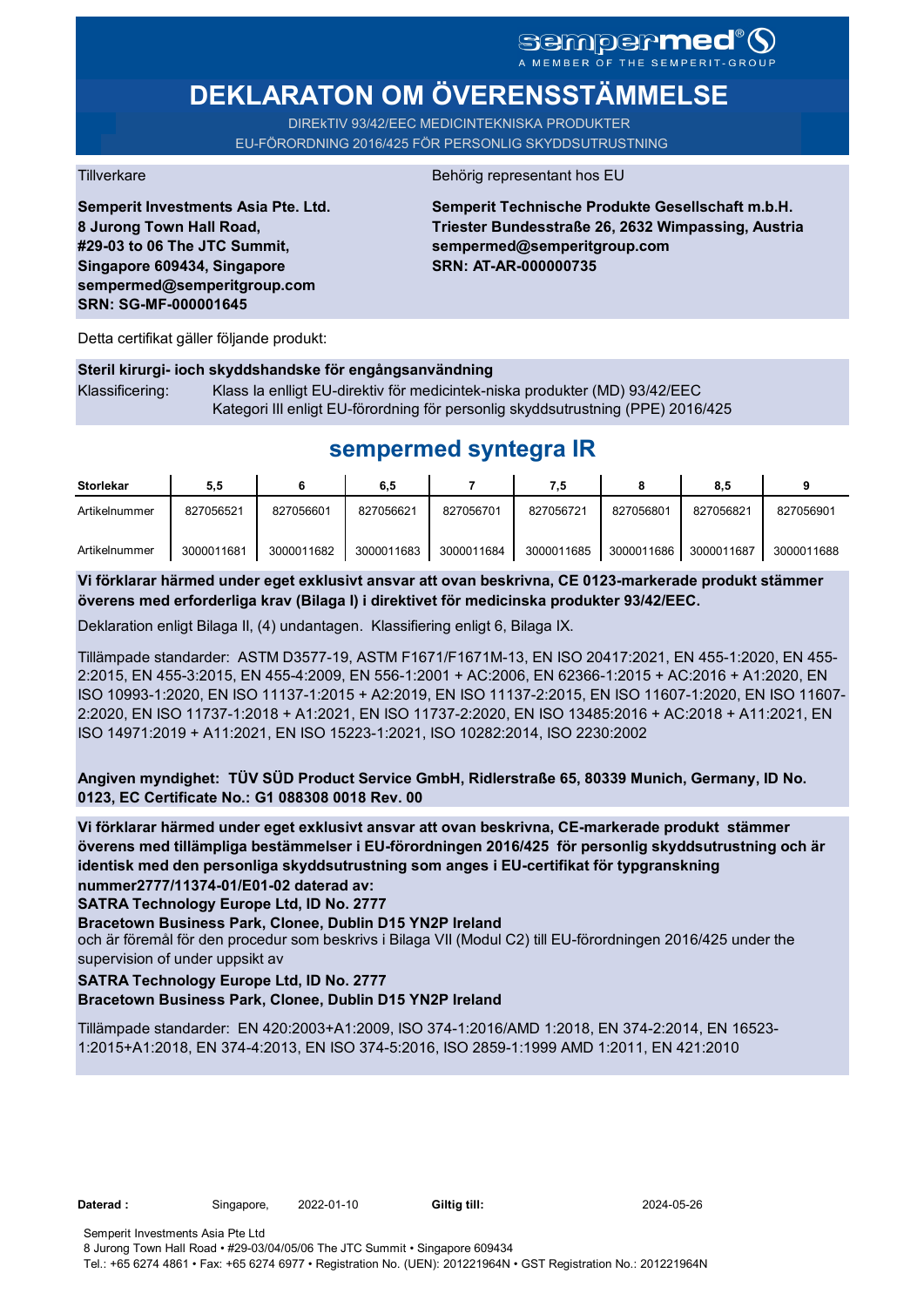# SGMDGP**MCC**<sup>®</sup>

# **KONFORMITETSERKLÆRING**

DIREKTIV 93/42/EØF OM MEDICINSK UDSTYR FORORDNING (EU) 2016/425 FOR PERSONLIGE VÆRNEMIDLER

### Producent **EU-befuldmægtigede**

**Semperit Investments Asia Pte. Ltd. 8 Jurong Town Hall Road, #29-03 to 06 The JTC Summit, Singapore 609434, Singapore sempermed@semperitgroup.com SRN: SG-MF-000001645**

**Semperit Technische Produkte Gesellschaft m.b.H. Triester Bundesstraße 26, 2632 Wimpassing, Austria sempermed@semperitgroup.com SRN: AT-AR-000000735**

Dette certifikat er gyldigt for følgende produkter:

## **Steril operations- og beskyttelseshandske til engangsbrug** Klassificering: Klasse IIa jævnfør 93/42/EØF-retningslinjerne for medicinsk udstyr Kategori III jævnfør PVM-forordningen (EU) 2016/425

# **sempermed syntegra IR**

| <b>Størrelser</b> | 5.5        |            | 6,5        |            |            |            | 8.5        |            |
|-------------------|------------|------------|------------|------------|------------|------------|------------|------------|
| Artikelnumre      | 827056521  | 827056601  | 827056621  | 827056701  | 827056721  | 827056801  | 827056821  | 827056901  |
| Artikelnumre      | 3000011681 | 3000011682 | 3000011683 | 3000011684 | 3000011685 | 3000011686 | 3000011687 | 3000011688 |

**Vi bekræfter hermed under fuldt ansvar, at de ovenfor nævnte CE 0123-mærkede produkter stemmer overens med med de grundliggende krav (bilag I) i retningslinjerne for medicinsk udstyr 93/42/EØF.**

Forklaring baseret på bilag II exklusiv (4). Klassificering jævnfør regel 6, bilag IX.

Anvendte standarder: ASTM D3577-19, ASTM F1671/F1671M-13, EN ISO 20417:2021, EN 455-1:2020, EN 455- 2:2015, EN 455-3:2015, EN 455-4:2009, EN 556-1:2001 + AC:2006, EN 62366-1:2015 + AC:2016 + A1:2020, EN ISO 10993-1:2020, EN ISO 11137-1:2015 + A2:2019, EN ISO 11137-2:2015, EN ISO 11607-1:2020, EN ISO 11607- 2:2020, EN ISO 11737-1:2018 + A1:2021, EN ISO 11737-2:2020, EN ISO 13485:2016 + AC:2018 + A11:2021, EN ISO 14971:2019 + A11:2021, EN ISO 15223-1:2021, ISO 10282:2014, ISO 2230:2002

**Det nævnte sted: TÜV SÜD Product Service GmbH, Ridlerstraße 65, 80339 Munich, Germany, ID No. 0123, EC Certificate No.: G1 088308 0018 Rev. 00** 

**Vi bekræfter hermed under fuldt ansvar, at de ovenfor nævnte CE-mærkede produkter stemmer overens med med de afgørende bestemmelser i forordningen (EU) 2016/425 for personlige værnemidler, og er genstand for EU-certificering af typeafprøvning nr.2777/11374-01/E01-02 udstedt gennem:**

**SATRA Technology Europe Ltd, ID No. 2777**

**Bracetown Business Park, Clonee, Dublin D15 YN2P Ireland**

Produkterne er genstand for procedurer jævnfør VII (modul C2) i forordningen med opsyn af

**SATRA Technology Europe Ltd, ID No. 2777**

**Bracetown Business Park, Clonee, Dublin D15 YN2P Ireland**

Anvendte standarder: EN 420:2003+A1:2009, ISO 374-1:2016/AMD 1:2018, EN 374-2:2014, EN 16523- 1:2015+A1:2018, EN 374-4:2013, EN ISO 374-5:2016, ISO 2859-1:1999 AMD 1:2011, EN 421:2010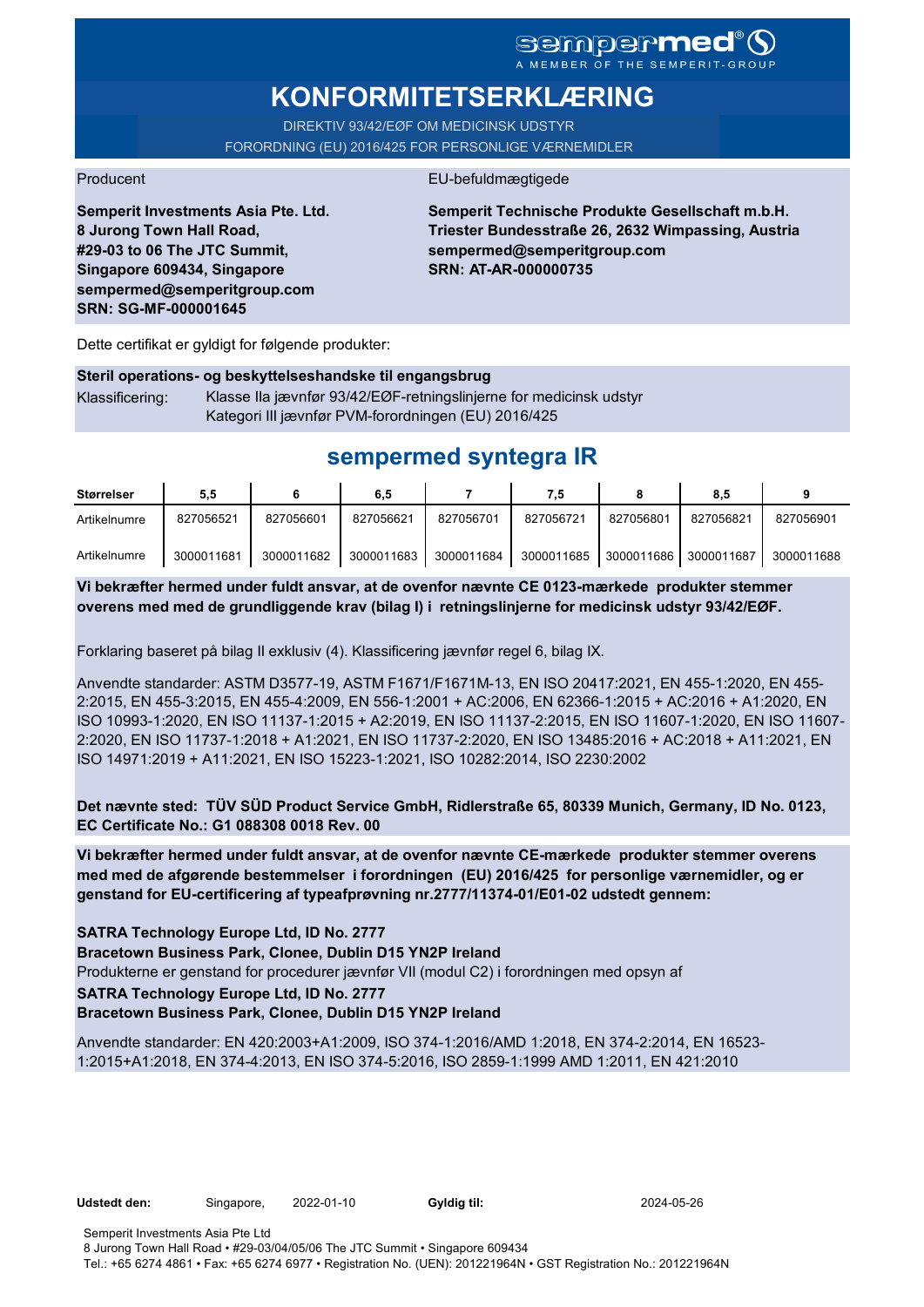# **KONFORMITETSERKLÆRING**

DIREKTIV FOR MEDISINSK UTSTYR 93/42/EØS FORORDNING (EU) NR. 2016/425 OM PERSONLIG VERNEUTSTYR

### Produsent Autorisert representant i EU

**Semperit Investments Asia Pte. Ltd. 8 Jurong Town Hall Road, #29-03 to 06 The JTC Summit, Singapore 609434, Singapore sempermed@semperitgroup.com SRN: SG-MF-000001645**

**Semperit Technische Produkte Gesellschaft m.b.H. Triester Bundesstraße 26, 2632 Wimpassing, Austria sempermed@semperitgroup.com SRN: AT-AR-000000735**

Dette sertifikatet er gyldig for følgende produkter:

## **Steril operasjons- og beskyttelseshanske for engangsbruk** Klassifisering: Klasse IIa i henhold til Direktiv for medisinsk utstyr 93/42/EØS Kategori III i henhold til PVU-forordningen (EU) nr. 2016/425

# **sempermed syntegra IR**

| Størrelser    | 5.5        |            | 6,5        |            | 7,5        |            | 8.5        |            |
|---------------|------------|------------|------------|------------|------------|------------|------------|------------|
| Artikkelnumre | 827056521  | 827056601  | 827056621  | 827056701  | 827056721  | 827056801  | 827056821  | 827056901  |
| Artikkelnumre | 3000011681 | 3000011682 | 3000011683 | 3000011684 | 3000011685 | 3000011686 | 3000011687 | 3000011688 |

**Vi erklærer herved under eneansvar at det CE 0123-merkede produktet oppfyller de grunnleggende kravene (Vedlegg I) i Direktivet for medisinsk utstyr 93/42/EØS.**

Erklæring basert på Vedlegg II unntatt (4). Klassifisering i henhold til Regel nr. 6, Vedlegg IX.

Relevante standarder: ASTM D3577-19, ASTM F1671/F1671M-13, EN ISO 20417:2021, EN 455-1:2020, EN 455- 2:2015, EN 455-3:2015, EN 455-4:2009, EN 556-1:2001 + AC:2006, EN 62366-1:2015 + AC:2016 + A1:2020, EN ISO 10993-1:2020, EN ISO 11137-1:2015 + A2:2019, EN ISO 11137-2:2015, EN ISO 11607-1:2020, EN ISO 11607-2:2020, EN ISO 11737-1:2018 + A1:2021, EN ISO 11737-2:2020, EN ISO 13485:2016 + AC:2018 + A11:2021, EN ISO 14971:2019 + A11:2021, EN ISO 15223-1:2021, ISO 10282:2014, ISO 2230:2002

**Teknisk kontrollorgan: TÜV SÜD Product Service GmbH, Ridlerstraße 65, 80339 Munich, Germany, ID No. 0123, EC Certificate No.: G1 088308 0018 Rev. 00** 

**Vi erklærer herved under eneansvar at det CE-merkede produktet som er nevnt ovenfor oppfyller de relevante bestemmelsene i Forordning (EU) nr. 2016/425 om personlig verneutstyr og er gjenstand for EUtypeprøvesertifikat nr. 2777/11374-01/E01-02 utstedt av:**

**SATRA Technology Europe Ltd, ID No. 2777**

**Bracetown Business Park, Clonee, Dublin D15 YN2P Ireland**

Produktet er gjenstand for prosedyren som er beskrevet i Vedlegg VII (Modul C2) i Forordning nr. 2016/425 under tilsyn av

### **SATRA Technology Europe Ltd, ID No. 2777**

**Bracetown Business Park, Clonee, Dublin D15 YN2P Ireland**

Relevante standarder: EN 420:2003+A1:2009, ISO 374-1:2016/AMD 1:2018, EN 374-2:2014, EN 16523- 1:2015+A1:2018, EN 374-4:2013, EN ISO 374-5:2016, ISO 2859-1:1999 AMD 1:2011, EN 421:2010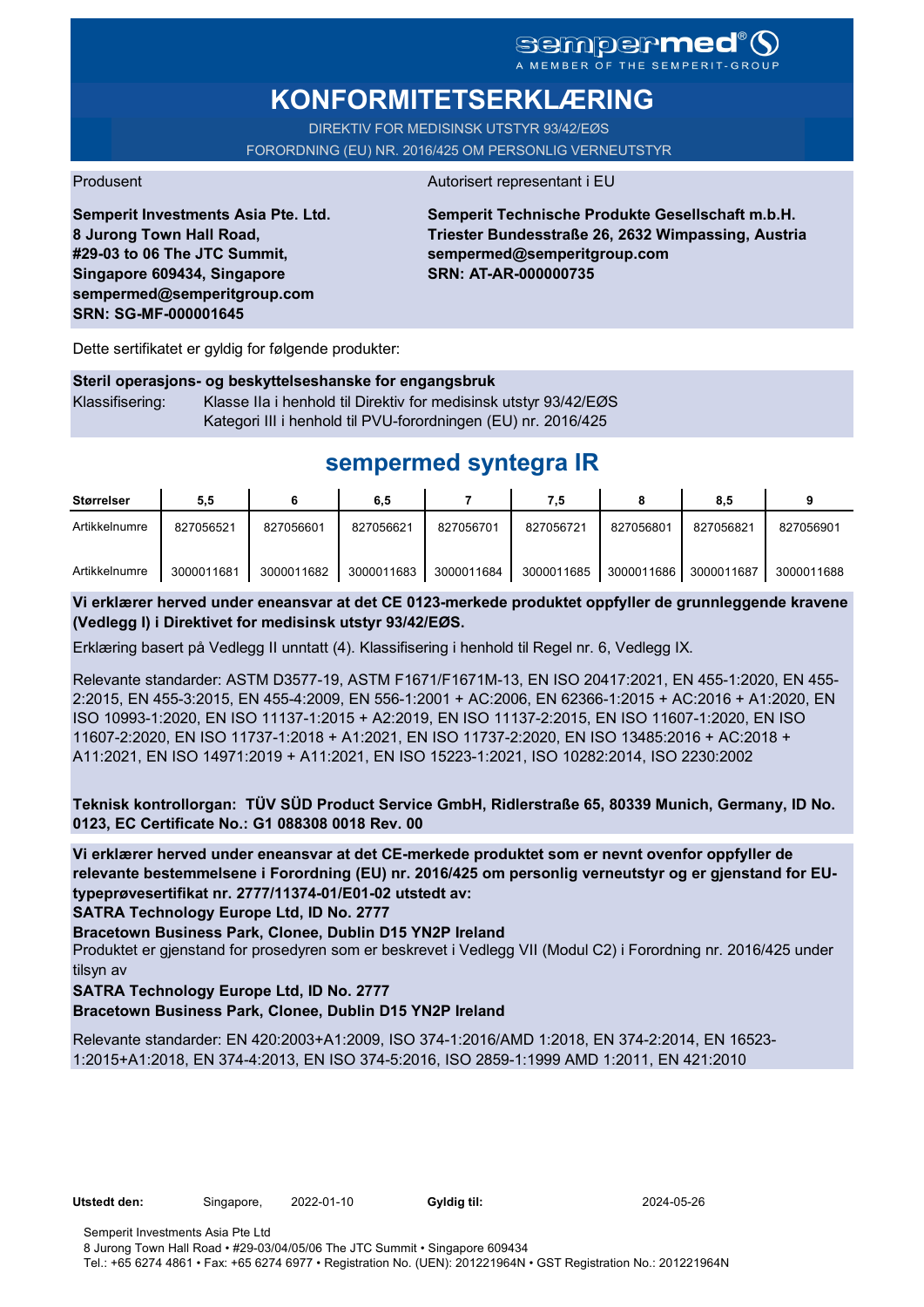# sempermed®

# **VAATIMUSTENMUKAISUUSVAKUUTUS**

LÄÄKINNÄLLISIÄ LAITTEITA KOSKEVA DIREKTIIVI 93/42/ETY HENKILÖNSUOJAIMISTA ANNETTU ASETUS (EU) 2016/425

**Semperit Investments Asia Pte. Ltd. 8 Jurong Town Hall Road, #29-03 to 06 The JTC Summit, Singapore 609434, Singapore sempermed@semperitgroup.com SRN: SG-MF-000001645**

#### Valmistaja EU:n valtuutettu edustaja

**Semperit Technische Produkte Gesellschaft m.b.H. Triester Bundesstraße 26, 2632 Wimpassing, Austria sempermed@semperitgroup.com SRN: AT-AR-000000735**

Tämä sertifikaatti koskee seuraavia tuotteita:

### **Kertakäyttöinen steriili leikkaus- ja suojakäsine**

Luokitus: Luokka IIa lääkinnällisiä laitteita koskevan direktiivin 93/42/ETY mukaisesti Luokka III henkilönsuojaimista annetun asetuksen (EU) 2016/425 mukaisesti

# **sempermed syntegra IR**

| Koot         | 5,5        |            | 6,5        |            | 7.5        |            | 8,5        |            |
|--------------|------------|------------|------------|------------|------------|------------|------------|------------|
| Tuotenumerot | 827056521  | 827056601  | 827056621  | 827056701  | 827056721  | 827056801  | 827056821  | 827056901  |
| Tuotenumerot | 3000011681 | 3000011682 | 3000011683 | 3000011684 | 3000011685 | 3000011686 | 3000011687 | 3000011688 |

**Täten vahvistamme yksinomaisella vastuullamme, että CE 0123-merkityt tuotteet vastaavat lääkinnällisiä laitteita koskevan direktiivin 93/42/ETY mukaisia perustavanlaatuisia vaatimuksia (liite I).**

Selvitys perustuu liitteeseen II, lukuun ottamatta (4). Luokittelu liitteen IX, säännön 6 mukaan

Sovelletut standardit: ASTM D3577-19, ASTM F1671/F1671M-13, EN ISO 20417:2021, EN 455-1:2020, EN 455- 2:2015, EN 455-3:2015, EN 455-4:2009, EN 556-1:2001 + AC:2006, EN 62366-1:2015 + AC:2016 + A1:2020, EN ISO 10993-1:2020, EN ISO 11137-1:2015 + A2:2019, EN ISO 11137-2:2015, EN ISO 11607-1:2020, EN ISO 11607- 2:2020, EN ISO 11737-1:2018 + A1:2021, EN ISO 11737-2:2020, EN ISO 13485:2016 + AC:2018 + A11:2021, EN ISO 14971:2019 + A11:2021, EN ISO 15223-1:2021, ISO 10282:2014, ISO 2230:2002

**Ilmoitettu laitos: TÜV SÜD Product Service GmbH, Ridlerstraße 65, 80339 Munich, Germany, ID No. 0123, EC Certificate No.: G1 088308 0018 Rev. 00** 

**Täten vahvistamme yksinomaisella vastuullamme, että yllä mainitut CE-merkityt tuotteet vastaavat henkilönsuojaimista annetun asetuksen (EU) 2016/425 mukaisia perustavanlaatuisia vaatimuksia ja niihin sovelletaan EU:n tyyppitarkastustodistusta nro 2777/11374-01/E01-02 laadittu :**

**SATRA Technology Europe Ltd, ID No. 2777**

**Bracetown Business Park, Clonee, Dublin D15 YN2P Ireland**

Tuotteet ovat asetuksen liitteen VII (moduuli C2) mukaisen menettelyn kohteena, valvonnan suorittaa

#### **SATRA Technology Europe Ltd, ID No. 2777**

**Bracetown Business Park, Clonee, Dublin D15 YN2P Ireland**

Sovelletut standardit: EN 420:2003+A1:2009, ISO 374-1:2016/AMD 1:2018, EN 374-2:2014, EN 16523- 1:2015+A1:2018, EN 374-4:2013, EN ISO 374-5:2016, ISO 2859-1:1999 AMD 1:2011, EN 421:2010

**Laadittu :** Singapore, 2022-01-10 **Voimassa (asti):** 2024-05-26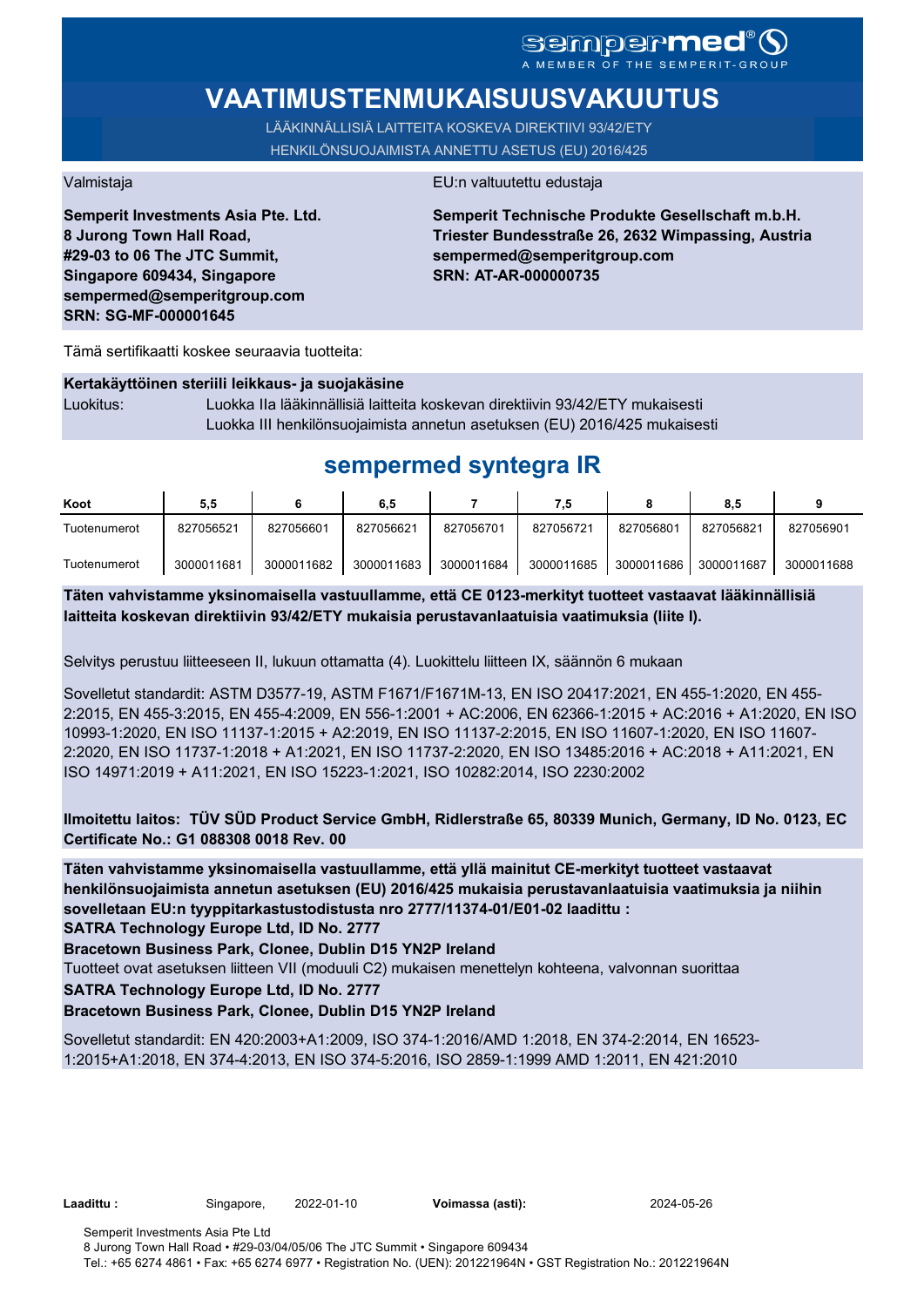## **sempermed** MEMBER OF THE SEMPERIT-

# **ATITIKTIES DEKLARACIJA**

DIREKTYVA DĖL MEDICINOS PRIETAISŲ 93/42/EEB REGLAMENTAS (ES) 2016/425 DĖL ASMENINIŲ APSAUGOS PRIEMONIŲ

### Gamintojas **ES** įgaliotas asmuo

**Semperit Investments Asia Pte. Ltd. 8 Jurong Town Hall Road, #29-03 to 06 The JTC Summit, Singapore 609434, Singapore sempermed@semperitgroup.com SRN: SG-MF-000001645**

**Semperit Technische Produkte Gesellschaft m.b.H. Triester Bundesstraße 26, 2632 Wimpassing, Austria sempermed@semperitgroup.com SRN: AT-AR-000000735**

Šis sertifikatas galioja toliau nurodytiems produktams:

### **Sterilios vienkartinio naudojimo operacinės ir apsauginės pirštinės**

Klasifikacija: Ila klasė pagal direktyvą dėl medicinos prietaisų 93/42/EEB III kategorija pagal reglamentą (ES) 2016/425 dėl asmeninių apsaugos priemonių

# **sempermed syntegra IR**

| Dydžiai            | 5,5        |            | 6,5        |            | 7,5        |            | 8,5        |            |
|--------------------|------------|------------|------------|------------|------------|------------|------------|------------|
| Prekiu<br>numeriai | 827056521  | 827056601  | 827056621  | 827056701  | 827056721  | 827056801  | 827056821  | 827056901  |
| Prekiu<br>numeriai | 3000011681 | 3000011682 | 3000011683 | 3000011684 | 3000011685 | 3000011686 | 3000011687 | 3000011688 |

**Prisiimdami visą atsakomybę šiuo dokumentu patvirtiname, kad CE 0123 paženklinti produktai atitinka svarbiausius direktyvos dėl medicinos prietaisų 93/42/EEB reikalavimus (I priedas).**

Paaiškinimas remiasi tik II priedu (4). Klasifikacija pagal IX priedo 6 taisyklę.

Taikomi standartai: ASTM D3577-19, ASTM F1671/F1671M-13, EN ISO 20417:2021, EN 455-1:2020, EN 455- 2:2015, EN 455-3:2015, EN 455-4:2009, EN 556-1:2001 + AC:2006, EN 62366-1:2015 + AC:2016 + A1:2020, EN ISO 10993-1:2020, EN ISO 11137-1:2015 + A2:2019, EN ISO 11137-2:2015, EN ISO 11607-1:2020, EN ISO 11607-2:2020, EN ISO 11737-1:2018 + A1:2021, EN ISO 11737-2:2020, EN ISO 13485:2016 + AC:2018 + A11:2021, EN ISO 14971:2019 + A11:2021, EN ISO 15223-1:2021, ISO 10282:2014, ISO 2230:2002

**Notifikuotoji įstaiga: TÜV SÜD Product Service GmbH, Ridlerstraße 65, 80339 Munich, Germany, ID No. 0123, EC Certificate No.: G1 088308 0018 Rev. 00** 

**Prisiimdami visą atsakomybę, šiuo dokumentu patvirtiname, kad anksčiau paminėti CE paženklinti produktai atitinka svarbiausius direktyvos dėl asmeninių apsaugos priemonių (ES) 2016/425 reikalavimus ir yra ES tipo tyrimo sertifikato Nr. objektas. 2777/11374-01/E01-02 išduota :**

**SATRA Technology Europe Ltd, ID No. 2777**

**Bracetown Business Park, Clonee, Dublin D15 YN2P Ireland**

Produktai yra metodo objektas pagal direktyvos VII priedą (modulis C2) prižiūrint

### **SATRA Technology Europe Ltd, ID No. 2777**

**Bracetown Business Park, Clonee, Dublin D15 YN2P Ireland**

Taikomi standartai: EN 420:2003+A1:2009, ISO 374-1:2016/AMD 1:2018, EN 374-2:2014, EN 16523- 1:2015+A1:2018, EN 374-4:2013, EN ISO 374-5:2016, ISO 2859-1:1999 AMD 1:2011, EN 421:2010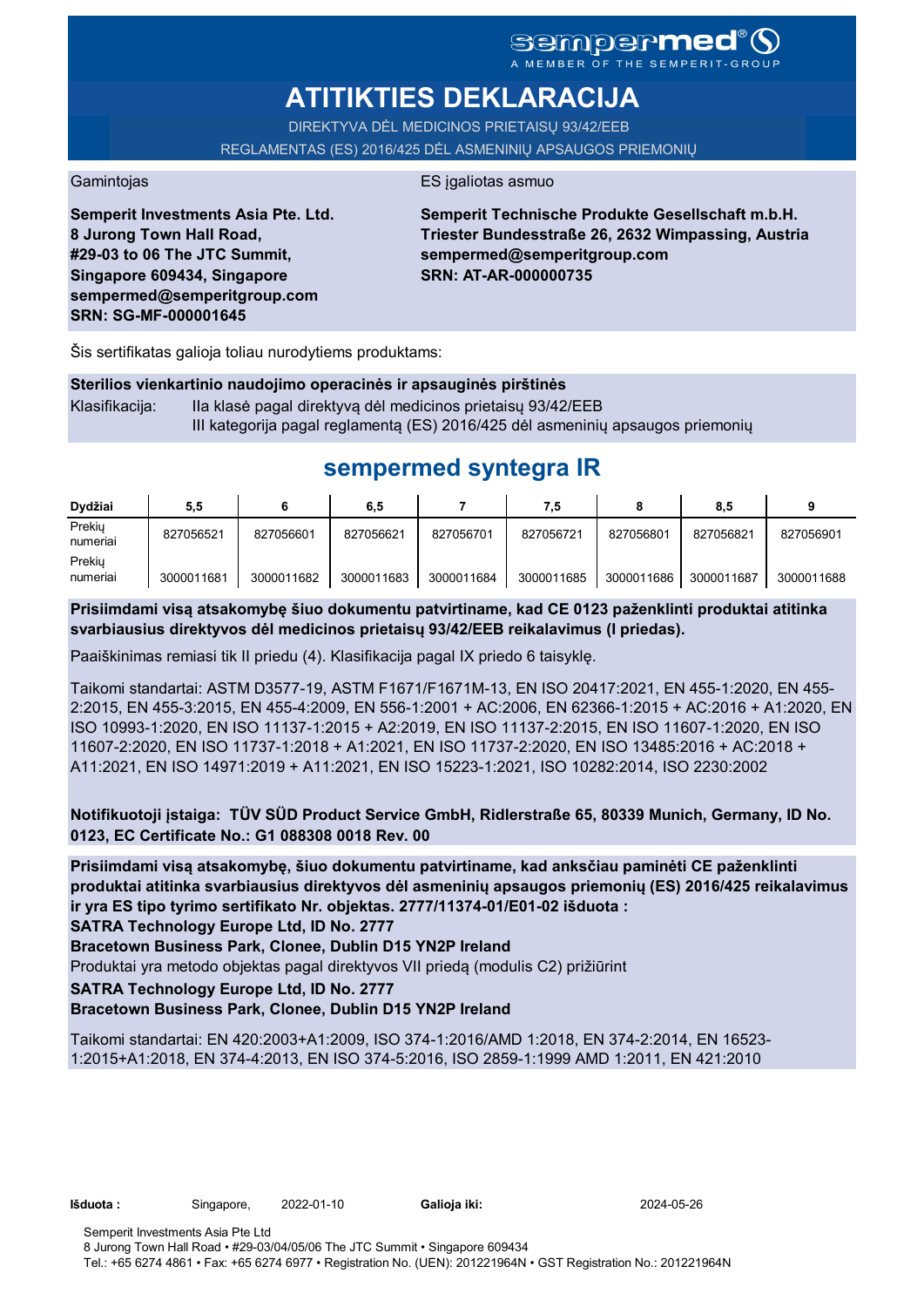# **ATBILSTĪBAS DEKLARĀCIJA**

MEDICĪNAS IERĪČU DIREKTĪVA 93/42/EEK REGULA (ES) 2016/425 PAR INDIVIDUĀLAJIEM AIZSARDZĪBAS LĪDZEKĻIEM

### Likumīgais ražotājs **Pilnvarotais pārstāvis ES**

**Semperit Investments Asia Pte. Ltd. 8 Jurong Town Hall Road, #29-03 to 06 The JTC Summit, Singapore 609434, Singapore sempermed@semperitgroup.com SRN: SG-MF-000001645**

**Semperit Technische Produkte Gesellschaft m.b.H. Triester Bundesstraße 26, 2632 Wimpassing, Austria sempermed@semperitgroup.com SRN: AT-AR-000000735**

Šis sertifikāts ir derīgs šādam produktam:

**Sterili ķirurģiskie aizsargcimdi vienreizējai lietošanai** Klasifikācija: IIa klase saskaņā ar medicīnas ierīču direktīvu 93/42/EEK III kategorija saskaņā ar IAL Regulu (ES) 2016/425

# **sempermed syntegra IR**

| Izmēri             | 5,5        |            | 6,5        |            | 7,5        |            | 8,5        |            |
|--------------------|------------|------------|------------|------------|------------|------------|------------|------------|
| Artikula<br>numurs | 827056521  | 827056601  | 827056621  | 827056701  | 827056721  | 827056801  | 827056821  | 827056901  |
| Artikula<br>numurs | 3000011681 | 3000011682 | 3000011683 | 3000011684 | 3000011685 | 3000011686 | 3000011687 | 3000011688 |

**Ar šo mēs apliecinām, ka iepriekš aprakstītais produkts ar CE 0123 marķējumu atbilst medicīnas ierīču 93/42/EEK direktīvas pamatprasībām (I pielikums).**

Deklarācija, pamatojoties uz II pielikumu, izņemot (4). Klasifikācija saskaņā ar IX pielikuma 6. noteikumu.

Piemērotie standarti: ASTM D3577-19, ASTM F1671/F1671M-13, EN ISO 20417:2021, EN 455-1:2020, EN 455- 2:2015, EN 455-3:2015, EN 455-4:2009, EN 556-1:2001 + AC:2006, EN 62366-1:2015 + AC:2016 + A1:2020, EN ISO 10993-1:2020, EN ISO 11137-1:2015 + A2:2019, EN ISO 11137-2:2015, EN ISO 11607-1:2020, EN ISO 11607-2:2020, EN ISO 11737-1:2018 + A1:2021, EN ISO 11737-2:2020, EN ISO 13485:2016 + AC:2018 + A11:2021, EN ISO 14971:2019 + A11:2021, EN ISO 15223-1:2021, ISO 10282:2014, ISO 2230:2002

**Pilnvarotā iestāde: TÜV SÜD Product Service GmbH, Ridlerstraße 65, 80339 Munich, Germany, ID No. 0123, EC Certificate No.: G1 088308 0018 Rev. 00** 

**Ar šo mēs apliecinām, ka iepriekš aprakstītais produkts ar CE marķējumu atbilst Regulas (ES) 2016/425 par individuālajiem aizsardzības līdzekļiem piemērojamajiem noteikumiem un ir identisks individuālajiem aizsardzības līdzekļiem, uz kuriem attiecas ES tipa pārbaudes sertifikāts Nr. 2777/11374-01/E01-02 izdots :**

**SATRA Technology Europe Ltd, ID No. 2777**

**Bracetown Business Park, Clonee, Dublin D15 YN2P Ireland**

un uz to attiecas Regulas (ES) 2016/425 VII pielikumā (C2 modulis) noteiktā procedūra

**SATRA Technology Europe Ltd, ID No. 2777**

**Bracetown Business Park, Clonee, Dublin D15 YN2P Ireland**

Piemērotie standarti: EN 420:2003+A1:2009, ISO 374-1:2016/AMD 1:2018, EN 374-2:2014, EN 16523- 1:2015+A1:2018, EN 374-4:2013, EN ISO 374-5:2016, ISO 2859-1:1999 AMD 1:2011, EN 421:2010

**Izdots :** Singapore, 2022-01-10 **Derīgs līdz:** 2024-05-26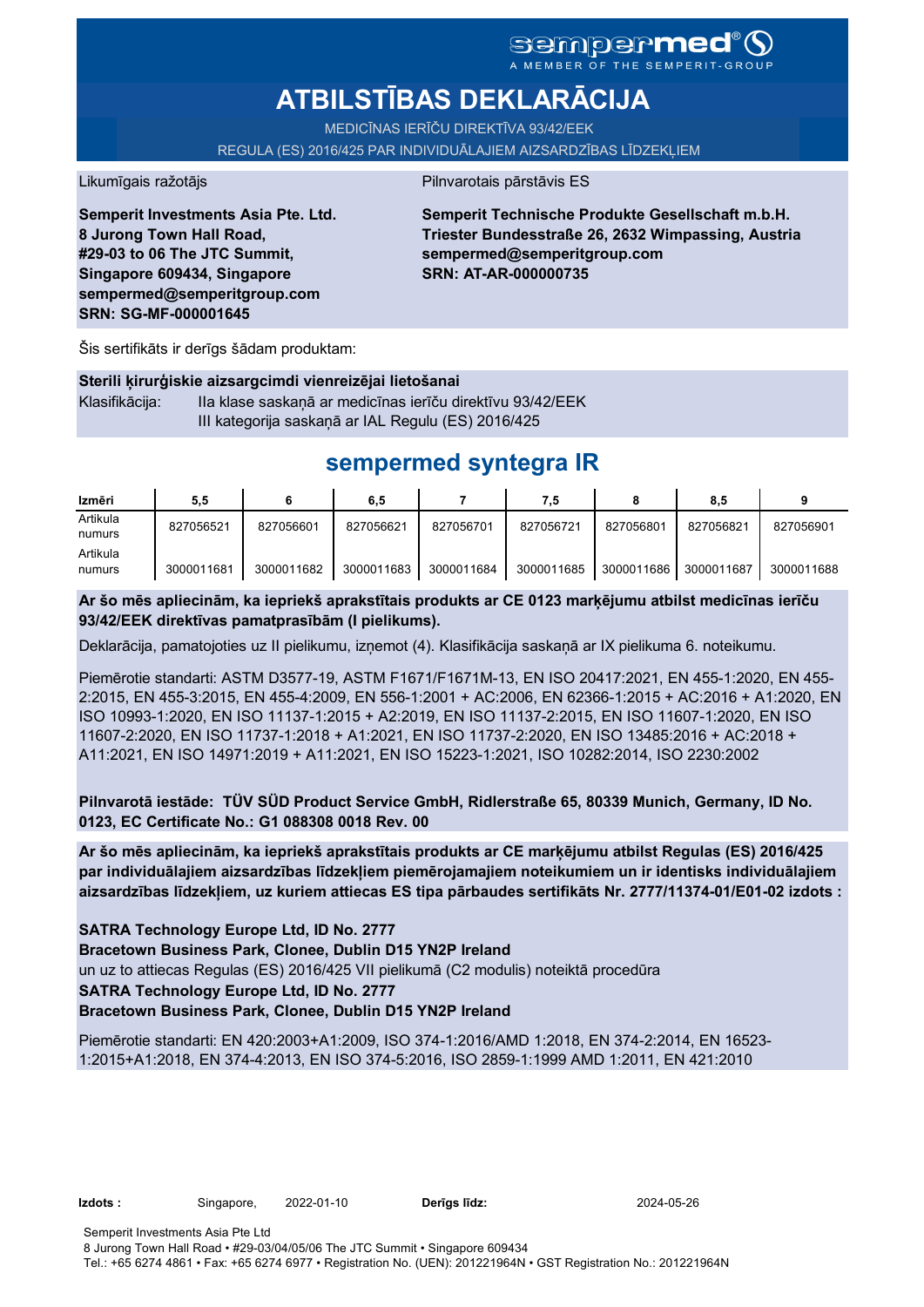## **sempermed** A MEMBER OF THE SEMPERIT-GROUP

# **VASTAVUSDEKLARATSIOON**

MEDITSIINITOODETE DIREKTIIV 93/42/EMÜ ISIKUKAITSEVAHENDITE MÄÄRUS (EL) 2016/425

Tootja Volitatud esindaja EL-is

**Semperit Investments Asia Pte. Ltd. 8 Jurong Town Hall Road, #29-03 to 06 The JTC Summit, Singapore 609434, Singapore sempermed@semperitgroup.com SRN: SG-MF-000001645**

**Semperit Technische Produkte Gesellschaft m.b.H. Triester Bundesstraße 26, 2632 Wimpassing, Austria sempermed@semperitgroup.com SRN: AT-AR-000000735**

See sertifikaat kehtib järgmistele toodetele:

### **Steriilne operatsiooni- ja kaitsekinnas ühekordseks kasutuseks**

Klassifikatsioon: IIa klass kooskõlas meditsiinitoodete direktiiviga 93/42/EMÜ III kategooria kooskõlas isikukaitsevahendite määrusega (EL) 2016/425

# **sempermed syntegra IR**

| <b>Suurused</b> | 5,5        |            | 6,5        |            | 7.5        |            | 8,5        |            |
|-----------------|------------|------------|------------|------------|------------|------------|------------|------------|
| Tootenumbrid    | 827056521  | 827056601  | 827056621  | 827056701  | 827056721  | 827056801  | 827056821  | 827056901  |
| Tootenumbrid    | 3000011681 | 3000011682 | 3000011683 | 3000011684 | 3000011685 | 3000011686 | 3000011687 | 3000011688 |

## **Kinnitame oma ainuvastutusel, et CE 0123-märgisega tooted on kooskõlas meditsiinitoodete direktiivi 93/42/EMÜ peamiste nõuetega (I lisa).**

Deklaratsioon põhineb II lisal, välja arvatud punkt 4. Klassifikatsioon kooskõlas IX lisa 6. reegliga.

Kohaldatud normid: ASTM D3577-19, ASTM F1671/F1671M-13, EN ISO 20417:2021, EN 455-1:2020, EN 455- 2:2015, EN 455-3:2015, EN 455-4:2009, EN 556-1:2001 + AC:2006, EN 62366-1:2015 + AC:2016 + A1:2020, EN ISO 10993-1:2020, EN ISO 11137-1:2015 + A2:2019, EN ISO 11137-2:2015, EN ISO 11607-1:2020, EN ISO 11607- 2:2020, EN ISO 11737-1:2018 + A1:2021, EN ISO 11737-2:2020, EN ISO 13485:2016 + AC:2018 + A11:2021, EN ISO 14971:2019 + A11:2021, EN ISO 15223-1:2021, ISO 10282:2014, ISO 2230:2002

**Teavitatud asutus: TÜV SÜD Product Service GmbH, Ridlerstraße 65, 80339 Munich, Germany, ID No. 0123, EC Certificate No.: G1 088308 0018 Rev. 00** 

**Kinnitame oma ainuvastutusel, et eespool nimetatud CE-märgistusega tooted on kooskõlas isikukaitsevahendite määruse (EL) 2016/425 põhisätetega ning on identsed isikukaitsevahenditega, mille kohta on välja antud EÜ tüübihindamistõend nr2777/11374-01/E01-02 välja :**

### **SATRA Technology Europe Ltd, ID No. 2777**

**Bracetown Business Park, Clonee, Dublin D15 YN2P Ireland**

Toodetele kohaldub määruse VII lisa (moodul C2) menetlus, mille üle teostab järelevalvet

### **SATRA Technology Europe Ltd, ID No. 2777**

**Bracetown Business Park, Clonee, Dublin D15 YN2P Ireland**

Kohaldatud normid: EN 420:2003+A1:2009, ISO 374-1:2016/AMD 1:2018, EN 374-2:2014, EN 16523- 1:2015+A1:2018, EN 374-4:2013, EN ISO 374-5:2016, ISO 2859-1:1999 AMD 1:2011, EN 421:2010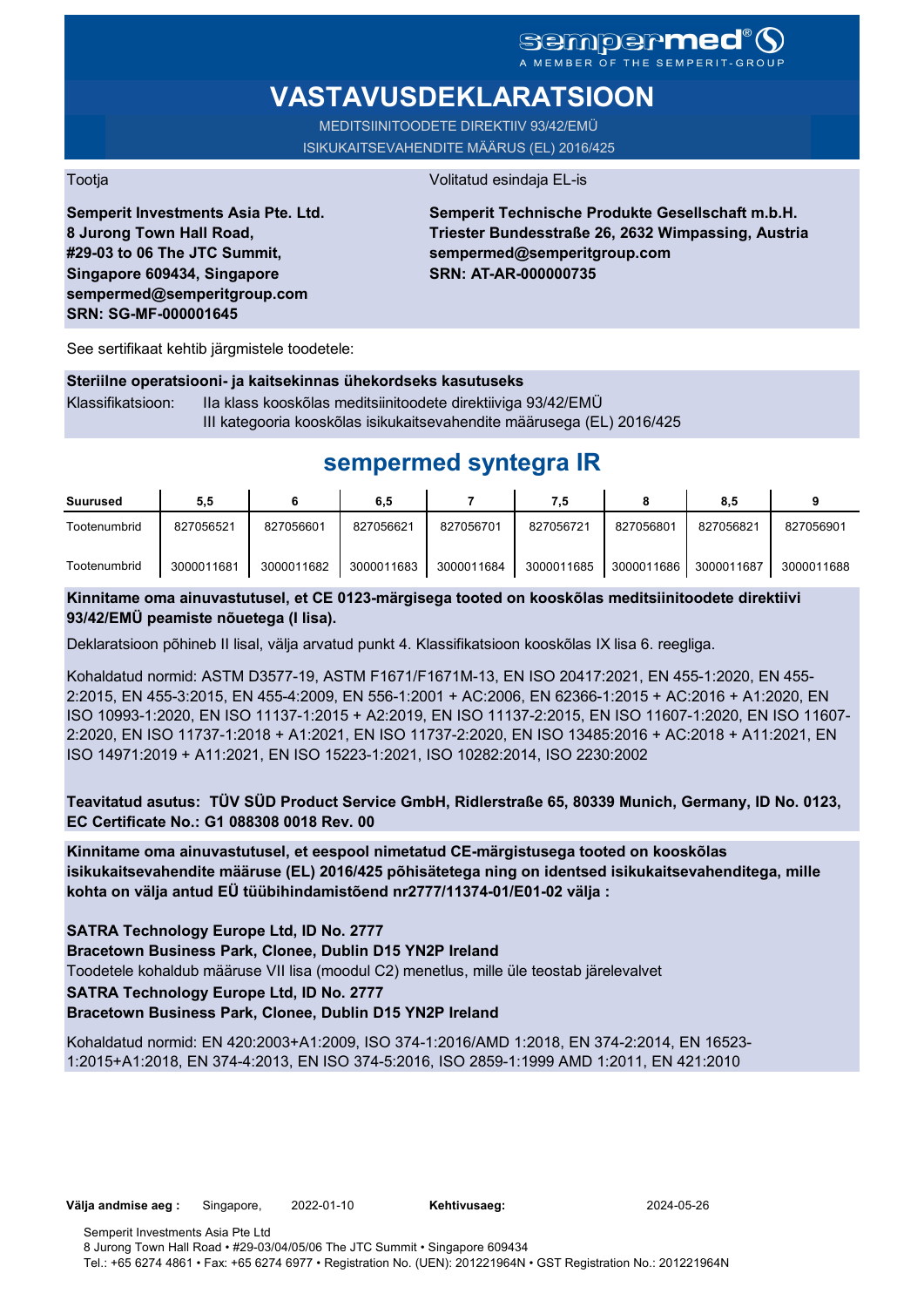# **PROHLÁŠENÍ O SHODĚ**

SMĚRNICE O ZDRAVOTNICKÝCH PROSTŘEDCÍCH 93/42/EHS NAŘÍZENÍ (EU) 2016/425 PRO OSOBNÍ OCHRANNÉ PROSTŘEDKY

Výrobce EU zplnomocněný zástupce

**Semperit Investments Asia Pte. Ltd. 8 Jurong Town Hall Road, #29-03 to 06 The JTC Summit, Singapore 609434, Singapore sempermed@semperitgroup.com SRN: SG-MF-000001645**

**Semperit Technische Produkte Gesellschaft m.b.H. Triester Bundesstraße 26, 2632 Wimpassing, Austria sempermed@semperitgroup.com SRN: AT-AR-000000735**

Tento certifikát je platný pro následující produkty:

### **Sterilní operační a ochranné rukavice pro jednorázové použití**

Klasifikace Třída IIa podle směrnice o zdravotnických prostředcích 93/42/EEC Kategorie III podle nařízení o OOP (EU) 2016/425

## **sempermed syntegra IR**

| Velikosti         | 5,5        |            | 6,5        |            | 7,5        |            | 8,5        |            |
|-------------------|------------|------------|------------|------------|------------|------------|------------|------------|
| Číslo<br>produktu | 827056521  | 827056601  | 827056621  | 827056701  | 827056721  | 827056801  | 827056821  | 827056901  |
| Číslo<br>produktu | 3000011681 | 3000011682 | 3000011683 | 3000011684 | 3000011685 | 3000011686 | 3000011687 | 3000011688 |

**Tímto potvrzujeme s výlučnou odpovědností, že produkty označené CE 0123 souhlasí se základními požadavky (příloha I) směrnice o zdravotnických prostředcích 93/42/EHS.**

Vysvětlení se zakládají na příloze II včetně (4). klasifikace podle pravidla 6, příloha IX.

Použité normy: ASTM D3577-19, ASTM F1671/F1671M-13, EN ISO 20417:2021, EN 455-1:2020, EN 455-2:2015, EN 455-3:2015, EN 455-4:2009, EN 556-1:2001 + AC:2006, EN 62366-1:2015 + AC:2016 + A1:2020, EN ISO 10993-1:2020, EN ISO 11137-1:2015 + A2:2019, EN ISO 11137-2:2015, EN ISO 11607-1:2020, EN ISO 11607- 2:2020, EN ISO 11737-1:2018 + A1:2021, EN ISO 11737-2:2020, EN ISO 13485:2016 + AC:2018 + A11:2021, EN ISO 14971:2019 + A11:2021, EN ISO 15223-1:2021, ISO 10282:2014, ISO 2230:2002

**Uvedená místa: TÜV SÜD Product Service GmbH, Ridlerstraße 65, 80339 Munich, Germany, ID No. 0123, EC Certificate No.: G1 088308 0018 Rev. 00** 

**Tímto potvrzujeme s výlučnou odpovědností, že výše uvedené produkty označené jako CE souhlasí s příslušnými ustanoveními nařízení (EU) 2016/425 pro Osobní ochranné prostředky a jsou předmětem přezkoušení EU č.2777/11374-01/E01-02 vystaveno :**

**SATRA Technology Europe Ltd, ID No. 2777**

**Bracetown Business Park, Clonee, Dublin D15 YN2P Ireland**

Produkty jsou předmětem procesu podle dodatku VII (moduly, C2) nařízení pod dohledem

**SATRA Technology Europe Ltd, ID No. 2777**

**Bracetown Business Park, Clonee, Dublin D15 YN2P Ireland**

Použité normy: EN 420:2003+A1:2009, ISO 374-1:2016/AMD 1:2018, EN 374-2:2014, EN 16523-1:2015+A1:2018, EN 374-4:2013, EN ISO 374-5:2016, ISO 2859-1:1999 AMD 1:2011, EN 421:2010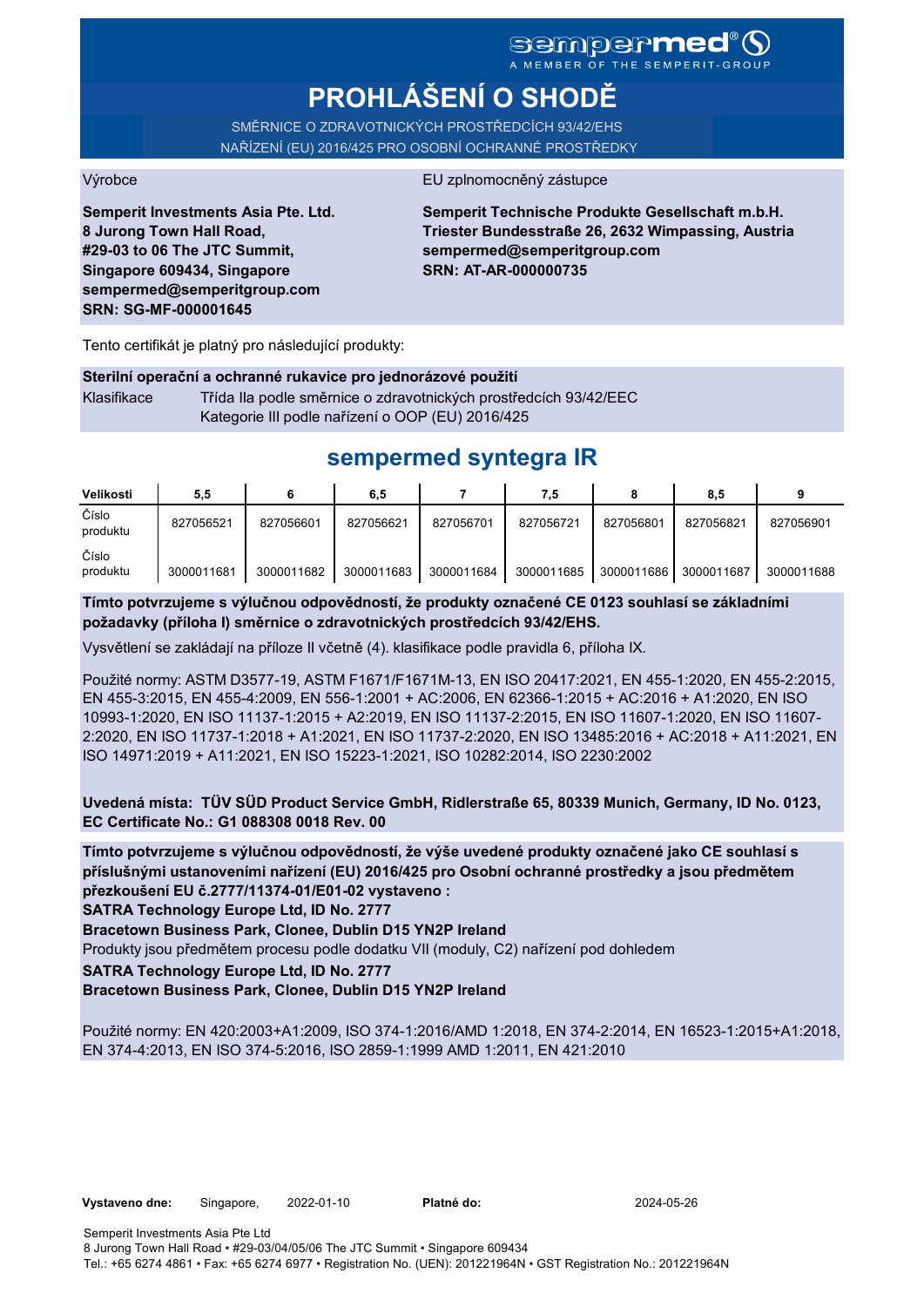# sempermed<sup>®</sup> ()

A MEMBER OF THE SEMPERIT-GROUP

# **VYHLÁSENIE O ZHODE**

SMERNICA 93/42/EHS EURÓPSKEHO PARLAMENTU A RADY o zdravotníckych pomôckach

NARIADENIE EURÓPSKEHO PARLAMENTU A RADY (EÚ) 2016/425 O OSOBNÝCH OCHRANNÝCH PROSTRIEDKOCH

#### Výrobca Splnomocnenec pre EÚ

**Semperit Investments Asia Pte. Ltd. 8 Jurong Town Hall Road, #29-03 to 06 The JTC Summit, Singapore 609434, Singapore sempermed@semperitgroup.com SRN: SG-MF-000001645**

**Semperit Technische Produkte Gesellschaft m.b.H. Triester Bundesstraße 26, 2632 Wimpassing, Austria sempermed@semperitgroup.com SRN: AT-AR-000000735**

Tento certifikát je platný pre nasledujúce body:

# **Sterilné operačné a ochranné rukavice na jedno použitie** Klasifikácia: Trieda IIa podľa smernice 93/42/EHS o zdravotníckych pomôckach

Kategória III podľa Nariadenia o osobných ochranných pomôckach (EU) 2016/425

# **sempermed syntegra IR**

| Veľkosti      | 5,5        |            | 6,5        |            | 7,5        |            | 8,5        |            |
|---------------|------------|------------|------------|------------|------------|------------|------------|------------|
| Výrobné čísla | 827056521  | 827056601  | 827056621  | 827056701  | 827056721  | 827056801  | 827056821  | 827056901  |
| Výrobné čísla | 3000011681 | 3000011682 | 3000011683 | 3000011684 | 3000011685 | 3000011686 | 3000011687 | 3000011688 |

## **Týmto vo svojej výhradnej zodpovednosti potvrdzujeme, že výrobky označené symbolom CE 0123 sú v súlade so základnými požiadavkami (Príloha I) Nariadenia 93/42/EHS o zdravotníckych pomôckach.**

Vysvetlenie sa zakladá na prílohe II okrem (4). Klasifikácia podľa Pravidla 6, prílohy IX.

Súvisiace normy: ASTM D3577-19, ASTM F1671/F1671M-13, EN ISO 20417:2021, EN 455-1:2020, EN 455- 2:2015, EN 455-3:2015, EN 455-4:2009, EN 556-1:2001 + AC:2006, EN 62366-1:2015 + AC:2016 + A1:2020, EN ISO 10993-1:2020, EN ISO 11137-1:2015 + A2:2019, EN ISO 11137-2:2015, EN ISO 11607-1:2020, EN ISO 11607-2:2020, EN ISO 11737-1:2018 + A1:2021, EN ISO 11737-2:2020, EN ISO 13485:2016 + AC:2018 + A11:2021, EN ISO 14971:2019 + A11:2021, EN ISO 15223-1:2021, ISO 10282:2014, ISO 2230:2002

**Menovaná pozícia: TÜV SÜD Product Service GmbH, Ridlerstraße 65, 80339 Munich, Germany, ID No. 0123, EC Certificate No.: G1 088308 0018 Rev. 00** 

**Týmto vo svojej výhradnej zodpovednosti potvrdzujeme, že výrobky označené symbolom CE sú v súlade so smerodajnými ustanoveniami Nariadenia (EÚ) 2016/425 o osobných ochranných prostriedkoch a sú predmetom EU - Osvedčenia o typovej skúške č. 2777/11374-01/E01-02 vyhotovené :**

**SATRA Technology Europe Ltd, ID No. 2777**

**Bracetown Business Park, Clonee, Dublin D15 YN2P Ireland**

Výrobky sú predmetom konania podľa dodatku VII (moduly C2) Nariadenia pod dohľadom

**SATRA Technology Europe Ltd, ID No. 2777**

**Bracetown Business Park, Clonee, Dublin D15 YN2P Ireland**

Súvisiace normy: EN 420:2003+A1:2009, ISO 374-1:2016/AMD 1:2018, EN 374-2:2014, EN 16523- 1:2015+A1:2018, EN 374-4:2013, EN ISO 374-5:2016, ISO 2859-1:1999 AMD 1:2011, EN 421:2010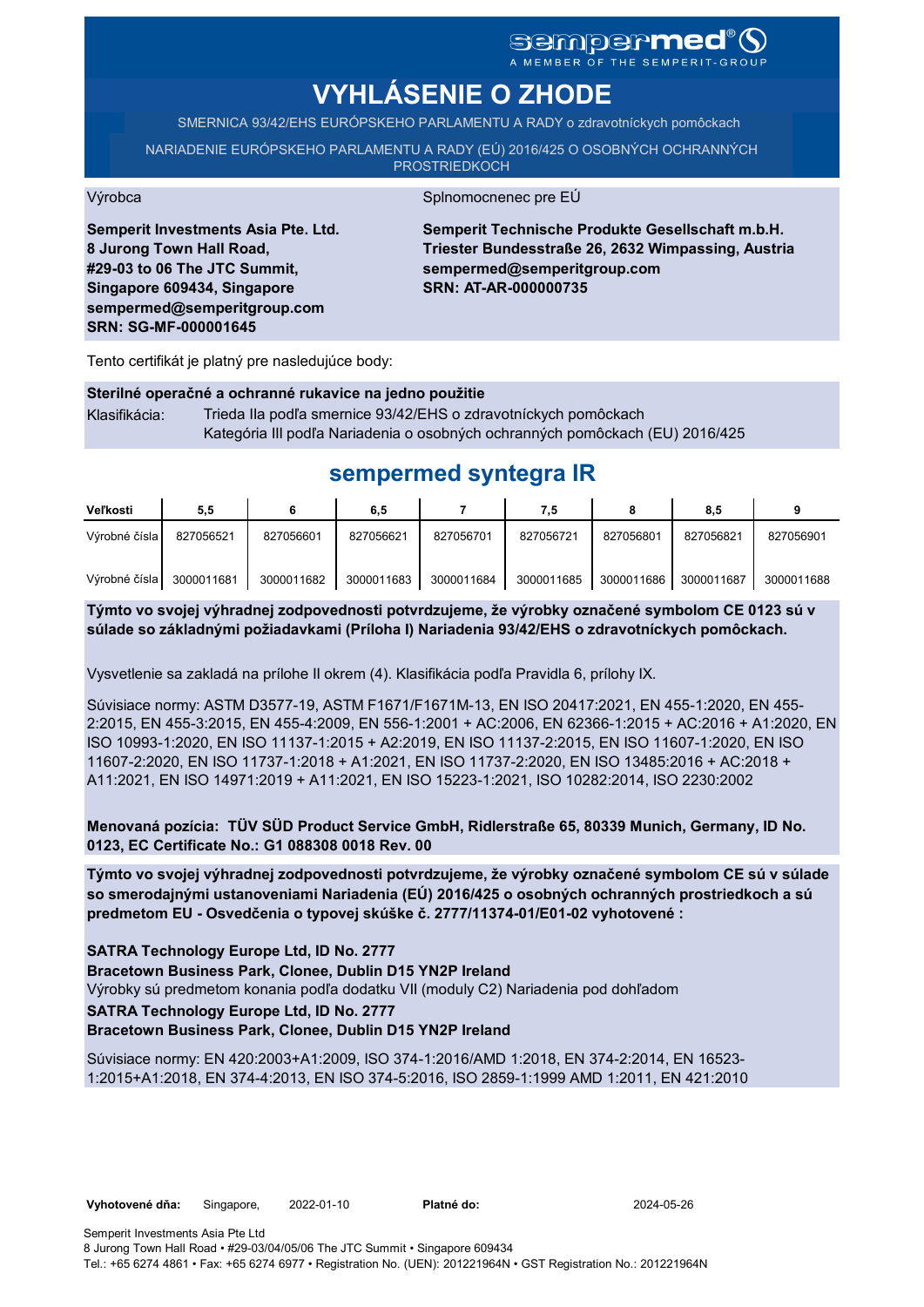# SGMDGPMEd®O

# **MEGFELELŐSÉGI NYILATKOZAT**

ORVOSTECHNIKAI ESZKÖZÖKRŐL SZÓLÓ 93/42/EGK IRÁNYELV EGYÉNI VÉDŐESZKÖZÖKRŐL SZÓLÓ 2016/425/EU RENDELET

### Gyártó EU-meghatalmazott

**Semperit Investments Asia Pte. Ltd. 8 Jurong Town Hall Road, #29-03 to 06 The JTC Summit, Singapore 609434, Singapore sempermed@semperitgroup.com SRN: SG-MF-000001645**

**Semperit Technische Produkte Gesellschaft m.b.H. Triester Bundesstraße 26, 2632 Wimpassing, Austria sempermed@semperitgroup.com SRN: AT-AR-000000735**

Ez a tanúsítvány a következő termékekre érvényes:

#### **Egyszer használatos, steril műtős- és védőkesztyű**

Osztályozás: IIa. osztály az orvostechnikai eszközökről szóló 93/42/EGK irányelv szerint III. kategória az egyéni védőeszközökről szóló 2016/425/EU rendelet szerint

# **sempermed syntegra IR**

| Méretek    | 5,5        |            | 6,5        |            | 7,5        |            | 8,5        |            |
|------------|------------|------------|------------|------------|------------|------------|------------|------------|
| Cikkszámok | 827056521  | 827056601  | 827056621  | 827056701  | 827056721  | 827056801  | 827056821  | 827056901  |
| Cikkszámok | 3000011681 | 3000011682 | 3000011683 | 3000011684 | 3000011685 | 3000011686 | 3000011687 | 3000011688 |

**Ezennel kizárólagos felelősségünk mellett kijelentjük, hogy a CE 0123 jelzésű termékek megfelelnek az orvostechnikai eszközökről szóló 93/42/EWG irányelv alapvető előírásainak.**

Magyarázat a II. mellékleten alapszik, a 4. bekezdést kivéve Osztályozás a IX. melléklet 6. szabálya szerint

Alkalmazott szabványok: ASTM D3577-19, ASTM F1671/F1671M-13, EN ISO 20417:2021, EN 455-1:2020, EN 455-2:2015, EN 455-3:2015, EN 455-4:2009, EN 556-1:2001 + AC:2006, EN 62366-1:2015 + AC:2016 + A1:2020, EN ISO 10993-1:2020, EN ISO 11137-1:2015 + A2:2019, EN ISO 11137-2:2015, EN ISO 11607- 1:2020, EN ISO 11607-2:2020, EN ISO 11737-1:2018 + A1:2021, EN ISO 11737-2:2020, EN ISO 13485:2016 + AC:2018 + A11:2021, EN ISO 14971:2019 + A11:2021, EN ISO 15223-1:2021, ISO 10282:2014, ISO 2230:2002

**Bejelentett szervezet: TÜV SÜD Product Service GmbH, Ridlerstraße 65, 80339 Munich, Germany, ID No. 0123, EC Certificate No.: G1 088308 0018 Rev. 00** 

**SATRA Technology Europe Ltd, ID No. 2777 Ezennel kizárólagos felelősségünk mellett kijelentjük, hogy a fent említett CE jelzésű termékek megfelelnek az egyéni védőeszközökre irányuló 2016/425/EU rendelet vonatkozó előírásainak és vonatkozik rájuk a megfelelő számú EU-típusvizsgálati tanúsítvány 2777/11374-01/E01-02 kelt :**

**Bracetown Business Park, Clonee, Dublin D15 YN2P Ireland**

A termékekre vonatkozik a rendelet VII. melléklete (C2 modul) szerinti eljárás a következő személy felügyelete mellett:

#### **SATRA Technology Europe Ltd, ID No. 2777 Bracetown Business Park, Clonee, Dublin D15 YN2P Ireland**

Alkalmazott szabványok: EN 420:2003+A1:2009, ISO 374-1:2016/AMD 1:2018, EN 374-2:2014, EN 16523- 1:2015+A1:2018, EN 374-4:2013, EN ISO 374-5:2016, ISO 2859-1:1999 AMD 1:2011, EN 421:2010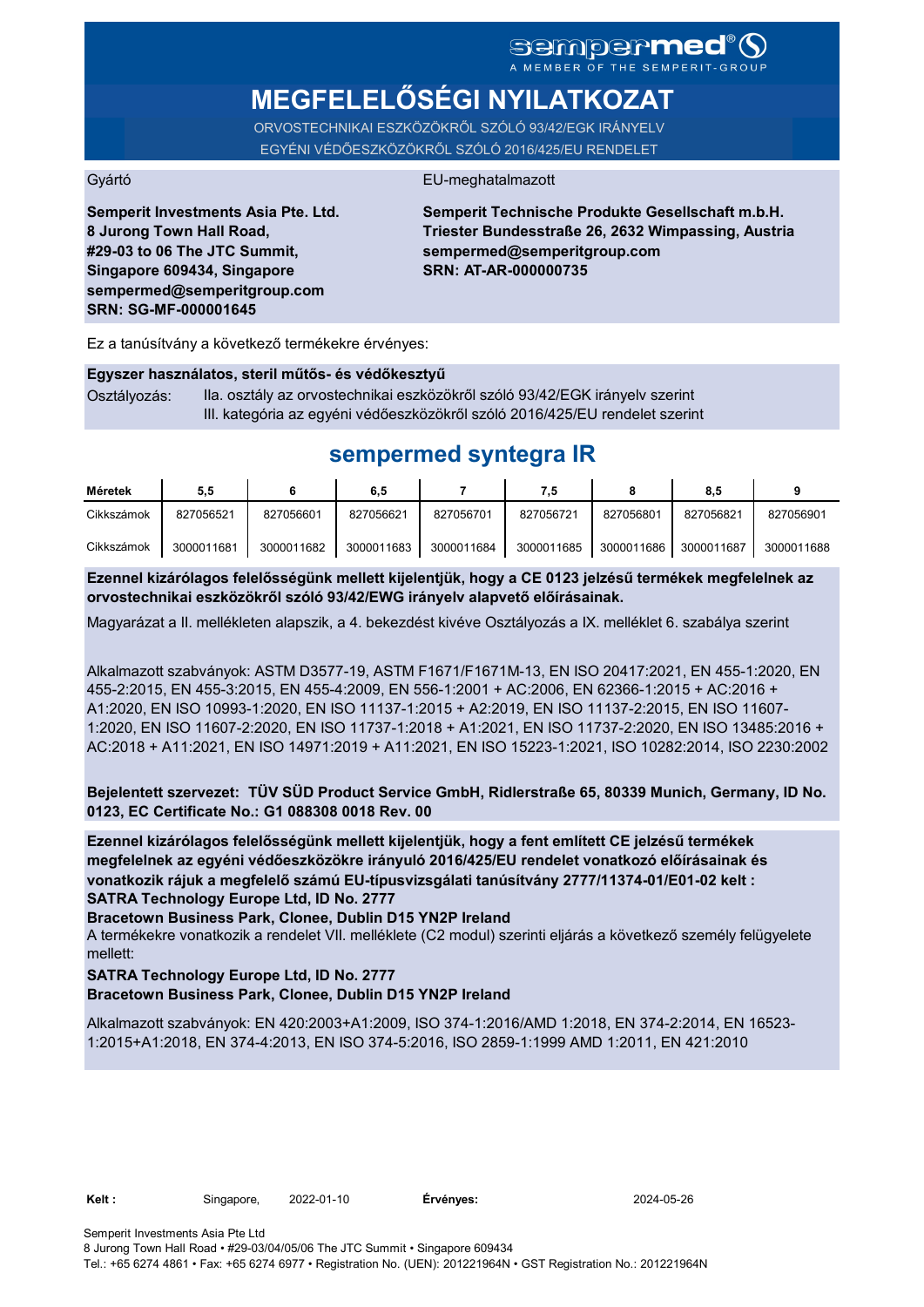A MEMBER OF THE SEMPERIT-GROUP

# **IZJAVA O SKLADNOSTI**

DIREKTIVA O MEDICINSKIH PRIPOMOČKIH 93/42/EGS UREDBA (EU) 2016/425 ZA OSEBNO VAROVALNO OPREMO

Proizvajalec Pooblaščen zastopnik EU

**Semperit Investments Asia Pte. Ltd. 8 Jurong Town Hall Road, #29-03 to 06 The JTC Summit, Singapore 609434, Singapore sempermed@semperitgroup.com SRN: SG-MF-000001645**

## **Semperit Technische Produkte Gesellschaft m.b.H. Triester Bundesstraße 26, 2632 Wimpassing, Austria sempermed@semperitgroup.com SRN: AT-AR-000000735**

To potrdilo velja za naslednje izdelke:

### **Sterilne kirurške in zaščitne rokavice za enkratno uporabo**

Klasifikacija: Razred IIa v skladu z Direktivo o medicinskih pripomočkih 93/42/EGS Kategorija III v skladu z Uredbo OVO (EU) 2016/425

# **sempermed syntegra IR**

| Velikosti         | 5.5        |            | 6.5        |            |            |            | 8.5        |            |
|-------------------|------------|------------|------------|------------|------------|------------|------------|------------|
| Stevilke izdelkov | 827056521  | 827056601  | 827056621  | 827056701  | 827056721  | 827056801  | 827056821  | 827056901  |
| Stevilke izdelkov | 3000011681 | 3000011682 | 3000011683 | 3000011684 | 3000011685 | 3000011686 | 3000011687 | 3000011688 |

**S to izključno odgovornostjo izjavljamo, da so izdelki z oznako CE 0123 v skladu z bistvenimi zahtevami (Priloga I) Direktive za medicinske pripomočke 93/42/EGS.**

Izjava, ki temelji na Prilogi II, razen (4). Razvrstitev v skladu s Pravilom 6, Priloga IX.

Uporabljeni standardi: ASTM D3577-19, ASTM F1671/F1671M-13, EN ISO 20417:2021, EN 455-1:2020, EN 455-2:2015, EN 455-3:2015, EN 455-4:2009, EN 556-1:2001 + AC:2006, EN 62366-1:2015 + AC:2016 + A1:2020, EN ISO 10993-1:2020, EN ISO 11137-1:2015 + A2:2019, EN ISO 11137-2:2015, EN ISO 11607- 1:2020, EN ISO 11607-2:2020, EN ISO 11737-1:2018 + A1:2021, EN ISO 11737-2:2020, EN ISO 13485:2016 + AC:2018 + A11:2021, EN ISO 14971:2019 + A11:2021, EN ISO 15223-1:2021, ISO 10282:2014, ISO 2230:2002

**Priglašeni organ: TÜV SÜD Product Service GmbH, Ridlerstraße 65, 80339 Munich, Germany, ID No. 0123, EC Certificate No.: G1 088308 0018 Rev. 00** 

**S to izključno odgovornostjo izjavljamo, da so zgoraj navedeni izdelki z oznako CE v skladu z bistvenimi zahtevami Uredbe (EU) 2016/425 za osebno varovalno opremo in so predmet certifikata ES o pregledu tipa št. 2777/11374-01/E01-02 izdano :**

**SATRA Technology Europe Ltd, ID No. 2777**

**Bracetown Business Park, Clonee, Dublin D15 YN2P Ireland**

Izdelki so predmet postopka v skladu s Prilogo VII (modul C2) uredbe pod nadzorom

**SATRA Technology Europe Ltd, ID No. 2777**

**Bracetown Business Park, Clonee, Dublin D15 YN2P Ireland**

Uporabljeni standardi: EN 420:2003+A1:2009, ISO 374-1:2016/AMD 1:2018, EN 374-2:2014, EN 16523- 1:2015+A1:2018, EN 374-4:2013, EN ISO 374-5:2016, ISO 2859-1:1999 AMD 1:2011, EN 421:2010

**Izdano dne:** Singapore, 2022-01-10 **Veljavno do:** 2024-05-26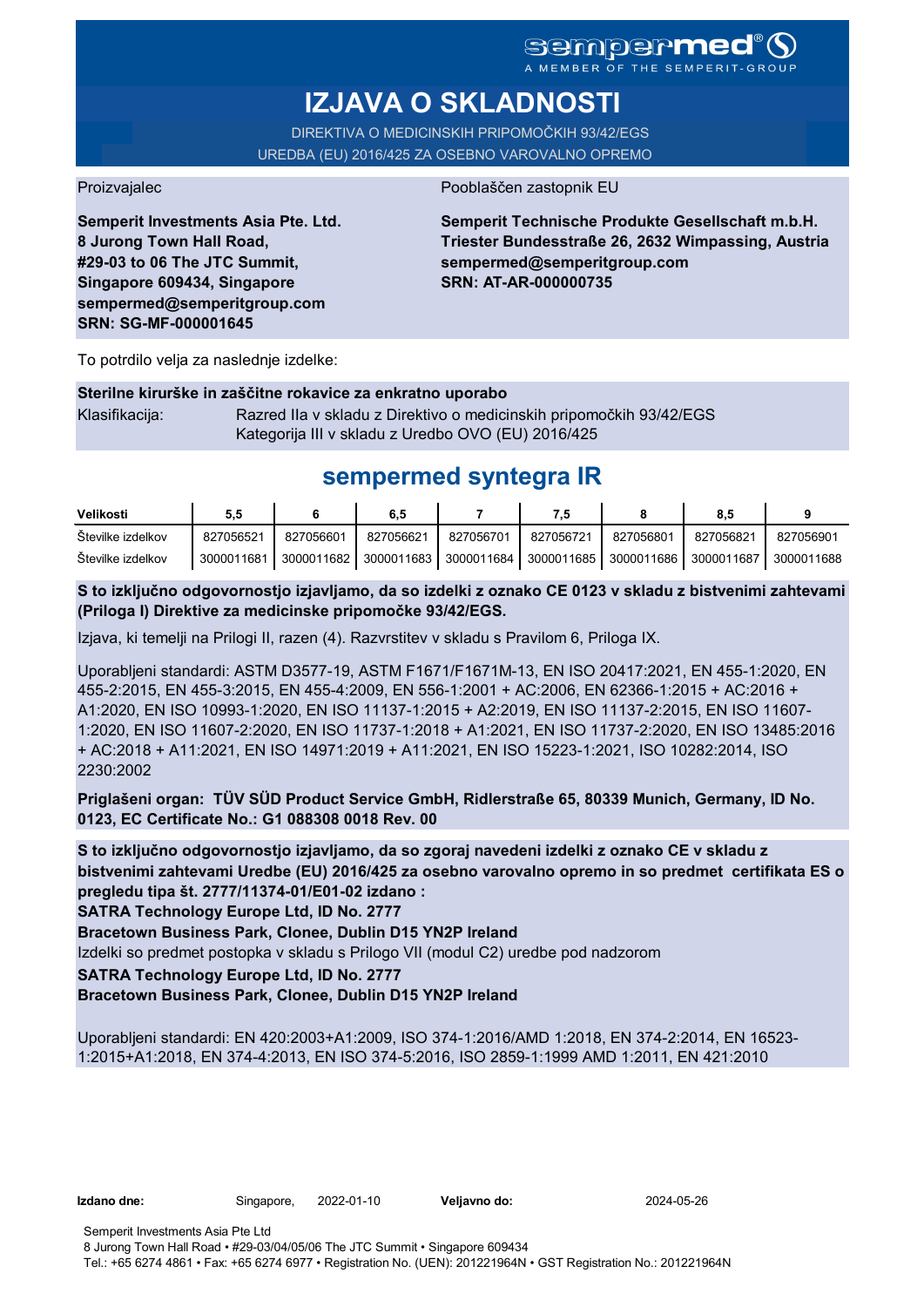## Sempermer A MEMBER OF THE SEMPERIT-GROUP

# **IZJAVA O SUKLADNOSTI**

DIREKTIVA O MEDICINSKIM PROIZVODIMA 93/42/EEZ UREDBA (EU) 2016/425 O OSOBNOJ ZAŠTITNOJ OPREMI

Proizvođač **Ovlašteni predstavnik u EU** 

**Semperit Investments Asia Pte. Ltd. 8 Jurong Town Hall Road, #29-03 to 06 The JTC Summit, Singapore 609434, Singapore sempermed@semperitgroup.com SRN: SG-MF-000001645**

**Semperit Technische Produkte Gesellschaft m.b.H. Triester Bundesstraße 26, 2632 Wimpassing, Austria sempermed@semperitgroup.com SRN: AT-AR-000000735**

Ovaj certifikat vrijedi za sljedeće proizvode:

|                | Sterilne kirurške zaštitne rukavice za jednokratnu uporabu            |
|----------------|-----------------------------------------------------------------------|
| Klasifikacija: | Klasa II.a prema Direktivi o medicinskim proizvodima 93/42/EEZ        |
|                | Kategorija III. prema Uredbi o osobnoj zaštitnoj opremi (EU) 2016/425 |

# **sempermed syntegra IR**

| Veličine    | 5,5        |            | 6,5        |            | ٠.         |            | 8.5        |            |
|-------------|------------|------------|------------|------------|------------|------------|------------|------------|
| Br. artikla | 827056521  | 827056601  | 827056621  | 827056701  | 827056721  | 827056801  | 827056821  | 827056901  |
| Br. artikla | 3000011681 | 3000011682 | 3000011683 | 3000011684 | 3000011685 | 3000011686 | 3000011687 | 3000011688 |

**Ovim putem izjavljujemo pod punom odgovornošću da su proizvodi s CE 0123 oznakom sukladni s bitnim zahtjevima (Prilog 1) Direktive o medicinskim proizvodima 93/42/EEZ.**

Izjava se temelji na Prilogu II. ne uključujući (4). Klasifikacija prema pravilu 6, Prilog IX.

Primijenjene norme: ASTM D3577-19, ASTM F1671/F1671M-13, EN ISO 20417:2021, EN 455-1:2020, EN 455- 2:2015, EN 455-3:2015, EN 455-4:2009, EN 556-1:2001 + AC:2006, EN 62366-1:2015 + AC:2016 + A1:2020, EN ISO 10993-1:2020, EN ISO 11137-1:2015 + A2:2019, EN ISO 11137-2:2015, EN ISO 11607-1:2020, EN ISO 11607- 2:2020, EN ISO 11737-1:2018 + A1:2021, EN ISO 11737-2:2020, EN ISO 13485:2016 + AC:2018 + A11:2021, EN ISO 14971:2019 + A11:2021, EN ISO 15223-1:2021, ISO 10282:2014, ISO 2230:2002

**Prijavljeno tijelo: TÜV SÜD Product Service GmbH, Ridlerstraße 65, 80339 Munich, Germany, ID No. 0123, EC Certificate No.: G1 088308 0018 Rev. 00** 

**Ovim putem izjavljujemo pod punom odgovornošću da su prethodno navedeni proizvodi s CE oznakom sukladni s mjerodavnim odredbama Uredbe (EU) 2016/425 o osobnoj zaštitnoj opremi i da su predmet EU certifikata o ispitivanju tipa br.2777/11374-01/E01-02 izdano :**

**SATRA Technology Europe Ltd, ID No. 2777**

**Bracetown Business Park, Clonee, Dublin D15 YN2P Ireland**

Proizvodi podliježu postupku iz Dodatka VII. (modul C2) Uredbe pod nadzorom

**SATRA Technology Europe Ltd, ID No. 2777**

**Bracetown Business Park, Clonee, Dublin D15 YN2P Ireland**

Primijenjene norme: EN 420:2003+A1:2009, ISO 374-1:2016/AMD 1:2018, EN 374-2:2014, EN 16523- 1:2015+A1:2018, EN 374-4:2013, EN ISO 374-5:2016, ISO 2859-1:1999 AMD 1:2011, EN 421:2010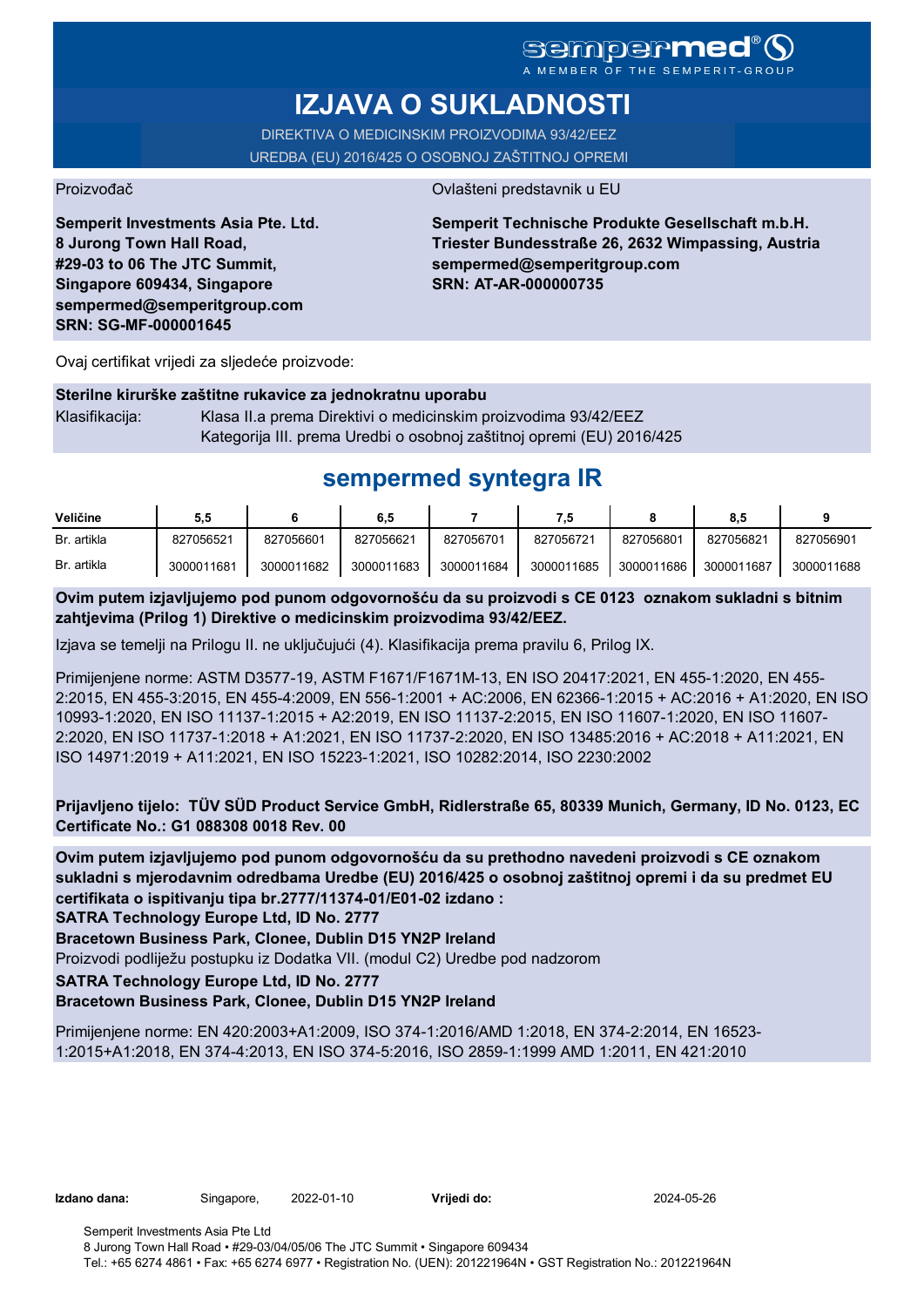# **DEKLARACJA ZGODNOŚCI**

DYREKTYWA W SPRAWIE WYROBÓW MEDYCZNYCH 93/42/EWG ROZPORZĄDZENIE W SPRAWIE ŚRODKÓW OCHRONY INDYWIDUALNEJ (UE) 2016/425

**Semperit Investments Asia Pte. Ltd. 8 Jurong Town Hall Road, #29-03 to 06 The JTC Summit, Singapore 609434, Singapore sempermed@semperitgroup.com SRN: SG-MF-000001645**

### Producent Autoryzowany przedstawiciel w UE

**Semperit Technische Produkte Gesellschaft m.b.H. Triester Bundesstraße 26, 2632 Wimpassing, Austria sempermed@semperitgroup.com SRN: AT-AR-000000735**

Niniejszy certyfikat obowiązuje w odniesieniu do następującego produktu:

## **Sterylne rękawice chirurgiczne i ochronne jednorazowego użytku**

Klasyfikacja: Klasa IIa zgodnie z dyrektywą 93/42/EWG w sprawie wyrobów medycznych Kategoria III zgodnie z rozporządzeniem (UE) 2016/425 w sprawie środków ochrony indywidualnej

# **sempermed syntegra IR**

| Rozmiary         | 5,5        |            | 6.5        |            | 7,5        |            | 8.5        |            |
|------------------|------------|------------|------------|------------|------------|------------|------------|------------|
| Numery artykułów | 827056521  | 827056601  | 827056621  | 827056701  | 827056721  | 827056801  | 827056821  | 827056901  |
| Numery artykułów | 3000011681 | 3000011682 | 3000011683 | 3000011684 | 3000011685 | 3000011686 | 3000011687 | 3000011688 |

**Na własną odpowiedzialność oświadczamy niniejszym, że opisany powyżej produkt z oznakowaniem CE 0123 spełnia zasadnicze wymagania (załącznik I) dyrektywy w sprawie wyrobów medycznych 93/42/EWG.**

Deklaracja oparta na załączniku II z wyłączeniem (4). Klasyfikacja jest zgodna z zasadą 6, załącznik IX.

Zastosowane normy: ASTM D3577-19, ASTM F1671/F1671M-13, EN ISO 20417:2021, EN 455-1:2020, EN 455- 2:2015, EN 455-3:2015, EN 455-4:2009, EN 556-1:2001 + AC:2006, EN 62366-1:2015 + AC:2016 + A1:2020, EN ISO 10993-1:2020, EN ISO 11137-1:2015 + A2:2019, EN ISO 11137-2:2015, EN ISO 11607-1:2020, EN ISO 11607- 2:2020, EN ISO 11737-1:2018 + A1:2021, EN ISO 11737-2:2020, EN ISO 13485:2016 + AC:2018 + A11:2021, EN ISO 14971:2019 + A11:2021, EN ISO 15223-1:2021, ISO 10282:2014, ISO 2230:2002

**Jednostka notyfikowana: TÜV SÜD Product Service GmbH, Ridlerstraße 65, 80339 Munich, Germany, ID No. 0123, EC Certificate No.: G1 088308 0018 Rev. 00** 

**Na własną odpowiedzialność oświadczamy niniejszym, że opisany powyżej produkt z oznakowaniem CE jest zgodny z obowiązującymi przepisami rozporządzenia (UE) 2016/425 w sprawie środków ochrony indywidualnej i jest identyczny ze środkami ochrony indywidualnej, których dotyczy certyfikat badania typu UE nr 2777/11374-01/E01-02 data przez:**

**SATRA Technology Europe Ltd, ID No. 2777**

**Bracetown Business Park, Clonee, Dublin D15 YN2P Ireland**

Produkty podlegają procedurze określonej w załączniku VII (moduł C2) rozporządzenia pod nadzorem

**SATRA Technology Europe Ltd, ID No. 2777**

### **Bracetown Business Park, Clonee, Dublin D15 YN2P Ireland**

Zastosowane normy: EN 420:2003+A1:2009, ISO 374-1:2016/AMD 1:2018, EN 374-2:2014, EN 16523- 1:2015+A1:2018, EN 374-4:2013, EN ISO 374-5:2016, ISO 2859-1:1999 AMD 1:2011, EN 421:2010

**Data wydania:** Singapore, 2022-01-10 **Data ważności:** 2024-05-26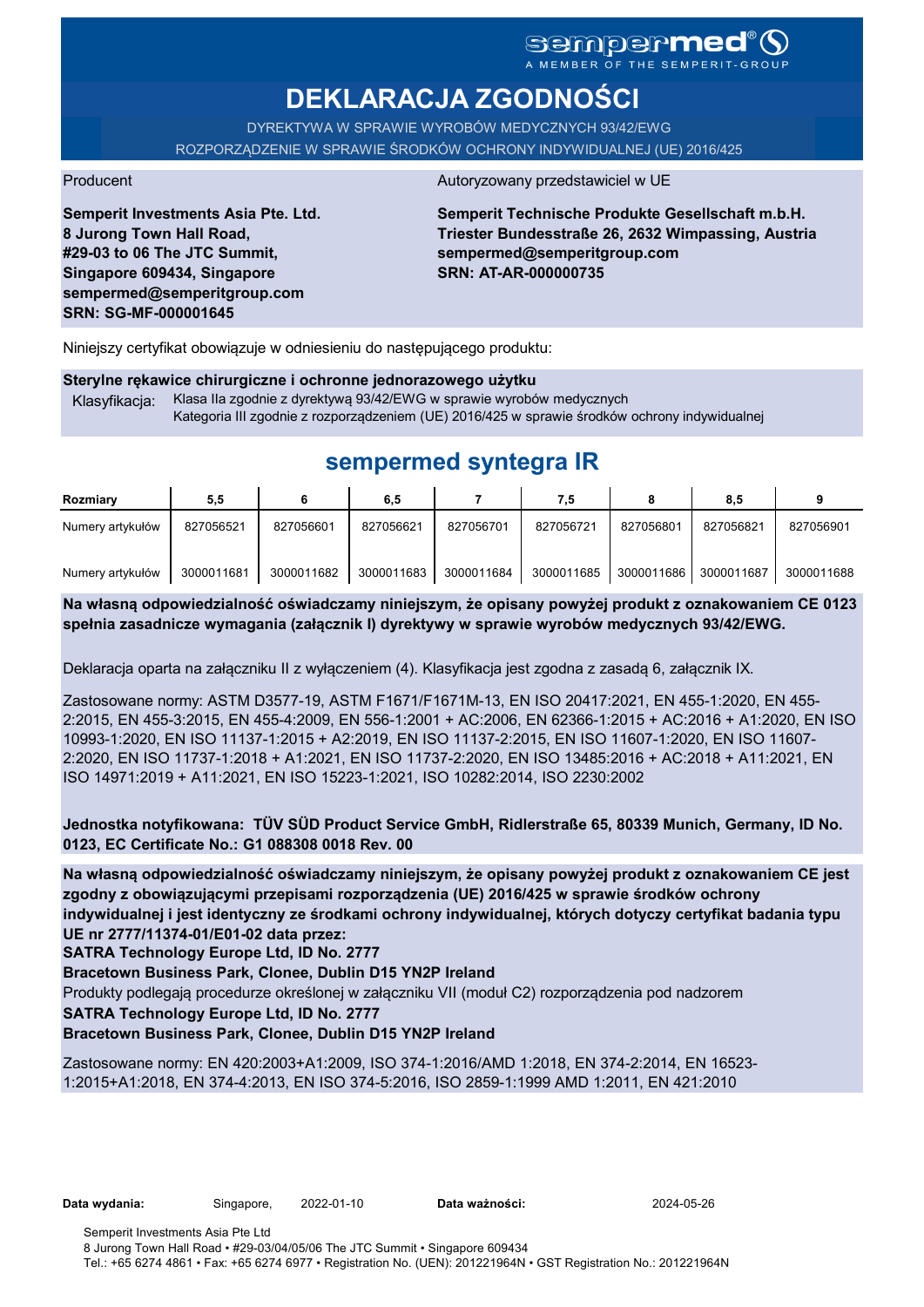# SCMDCP**MCC**®Q

# **DECLARAȚIE DE CONFORMITATE**

DIRECTIVĂ PRIVIND PRODUSELE MEDICALE 93/42/CEE ORDONANȚA (EU) 2016/425 PENTRU ECHIPAMENTUL PERSONAL DE PROTECȚIE

Producător Persoană împuternicită EU

**Semperit Investments Asia Pte. Ltd. 8 Jurong Town Hall Road, #29-03 to 06 The JTC Summit, Singapore 609434, Singapore sempermed@semperitgroup.com SRN: SG-MF-000001645**

**Semperit Technische Produkte Gesellschaft m.b.H. Triester Bundesstraße 26, 2632 Wimpassing, Austria sempermed@semperitgroup.com SRN: AT-AR-000000735**

Acest certificat este valabil pentru următoarele produse:

**Mânușă sterilă de unică folosință pentru operații și de protecție de unică folosință** clasificare: Clasa IIa conform directivei privind produsele medicale 93/42/CEE Categoria III conform ordonanței EPP (EU) 2016/425

# **sempermed syntegra IR**

| mărimi                  | 5,5        |            | 6,5        |            | 7.5        |            | 8.5        |            |
|-------------------------|------------|------------|------------|------------|------------|------------|------------|------------|
| numerele de<br>articole | 827056521  | 827056601  | 827056621  | 827056701  | 827056721  | 827056801  | 827056821  | 827056901  |
| numerele de<br>articole | 3000011681 | 3000011682 | 3000011683 | 3000011684 | 3000011685 | 3000011686 | 3000011687 | 3000011688 |

**Prin prezenta confirmăm preluând toată responsabilitatea că produsele marcate CE 0123 corespund cerințelor de bază (anexa I) din directiva privind produsele medicale 93/42/CEE.**

Declarația se bazează pe anexa II exclusiv (4). Clasificare conform regulii 6, anexa IX.

Normele aplicate: ASTM D3577-19, ASTM F1671/F1671M-13, EN ISO 20417:2021, EN 455-1:2020, EN 455-2:2015, EN 455-3:2015, EN 455-4:2009, EN 556-1:2001 + AC:2006, EN 62366-1:2015 + AC:2016 + A1:2020, EN ISO 10993- 1:2020, EN ISO 11137-1:2015 + A2:2019, EN ISO 11137-2:2015, EN ISO 11607-1:2020, EN ISO 11607-2:2020, EN ISO 11737-1:2018 + A1:2021, EN ISO 11737-2:2020, EN ISO 13485:2016 + AC:2018 + A11:2021, EN ISO 14971:2019 + A11:2021, EN ISO 15223-1:2021, ISO 10282:2014, ISO 2230:2002

**Organismul abilitat: TÜV SÜD Product Service GmbH, Ridlerstraße 65, 80339 Munich, Germany, ID No. 0123, EC Certificate No.: G1 088308 0018 Rev. 00** 

**Prin prezenta confirmăm preluând toată responsabilitatea că produsele marcate CE indicate mai sus corespund cerințelor de bază (EU) 2016/425 pentru echipamente personale de protecție și acestea sunt obiectul certificării de tip CE nr. 2777/11374-01/E01-02 eliberat prin:**

**SATRA Technology Europe Ltd, ID No. 2777**

**Bracetown Business Park, Clonee, Dublin D15 YN2P Ireland**

Produsele sunt obiectul procedurii conform anexei VII (modulul C2) sub supravegherea

**SATRA Technology Europe Ltd, ID No. 2777**

**Bracetown Business Park, Clonee, Dublin D15 YN2P Ireland**

Normele aplicate: EN 420:2003+A1:2009, ISO 374-1:2016/AMD 1:2018, EN 374-2:2014, EN 16523-1:2015+A1:2018, EN 374-4:2013, EN ISO 374-5:2016, ISO 2859-1:1999 AMD 1:2011, EN 421:2010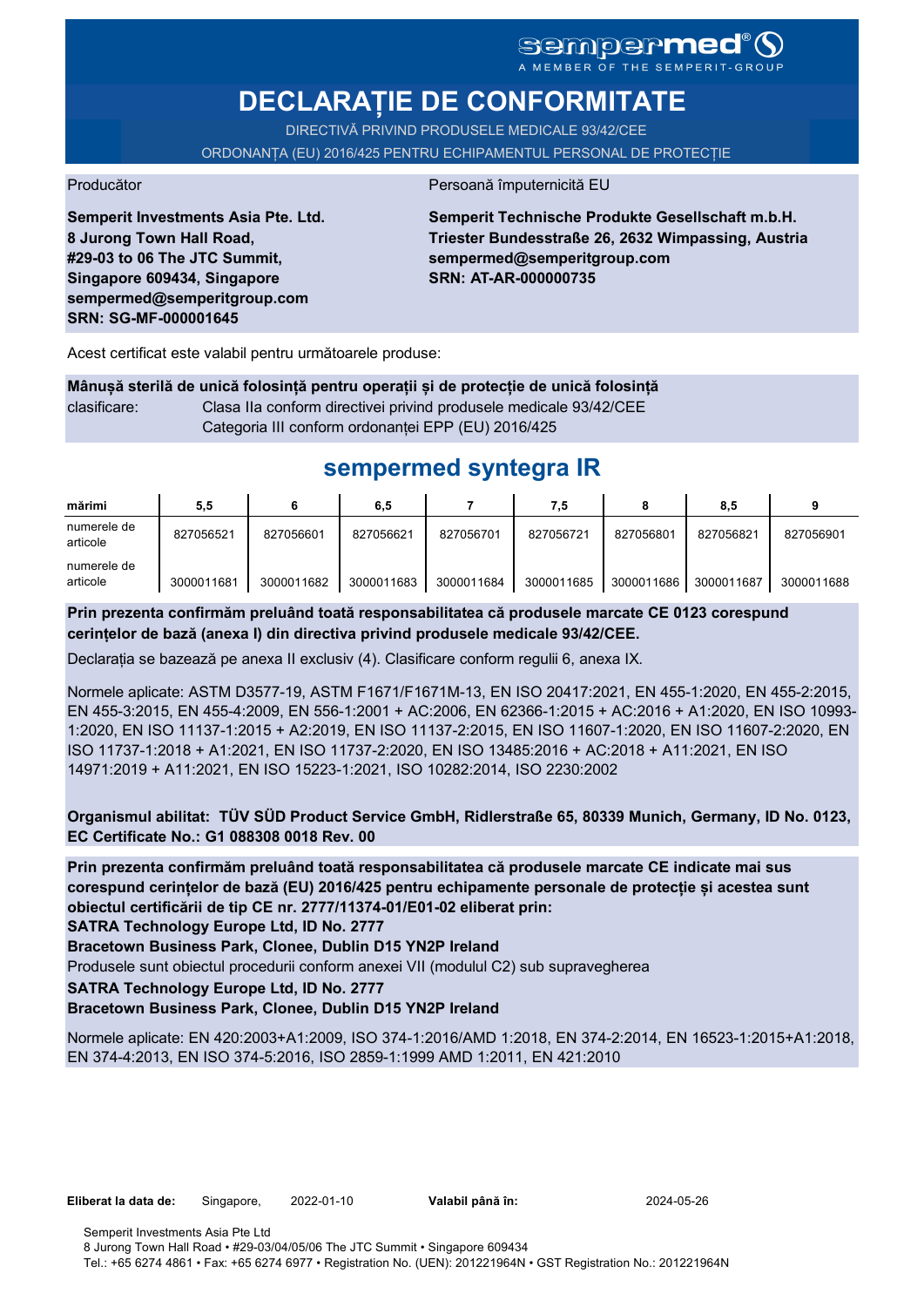# sempermed<sup>®</sup>(S

A MEMBER OF THE SEMPERI

# **ΔΗΛΩΣΗ ΣΥΜΜΟΡΦΩΣΗΣ**

ΟΔΗΓΙΑ 93/42/ΕΟΚ ΠΕΡΙ ΙΑΤΡΟΤΕΧΝΟΛΟΓΙΚΩΝ ΠΡΟΪΟΝΤΩΝ ΚΑΝΟΝΙΣΜΟΣ (ΕΕ) 2016/425 ΠΕΡΙ ΜΕΣΩΝ ΑΤΟΜΙΚΗΣ ΠΡΟΣΤΑΣΙΑΣ

**Semperit Investments Asia Pte. Ltd. 8 Jurong Town Hall Road, #29-03 to 06 The JTC Summit, Singapore 609434, Singapore sempermed@semperitgroup.com SRN: SG-MF-000001645**

#### Κατασκευαστής Εξουσιοδοτημένος αντιπρόσωπος στην ΕΕ

**Semperit Technische Produkte Gesellschaft m.b.H. Triester Bundesstraße 26, 2632 Wimpassing, Austria sempermed@semperitgroup.com SRN: AT-AR-000000735**

Το παρόν πιστοποιητικό ισχύει για τα ακόλουθα προϊόντα:

#### **Αποστειρωμένο χειρουργικό και προστατευτικό γάντι μιας χρήσης**

Ταξινόμηση: Κατηγορία IIa σύμφωνα με την οδηγία 93/42/ΕΟΚ περί ιατροτεχνολογικών προϊόντων Κατηγορία II σύμφωνα με τον Κανονισμό (ΕΕ) 2016/425 περί ΜΑΠ

# **sempermed syntegra IR**

| Μενέθη               | 5,5        |            | 6,5        |            | 7.5        |            | 8,5        |            |
|----------------------|------------|------------|------------|------------|------------|------------|------------|------------|
| Αριθμοί<br>προϊόντος | 827056521  | 827056601  | 827056621  | 827056701  | 827056721  | 827056801  | 827056821  | 827056901  |
| Αριθμοί<br>προϊόντος | 3000011681 | 3000011682 | 3000011683 | 3000011684 | 3000011685 | 3000011686 | 3000011687 | 3000011688 |

**Δια του παρόντος βεβαιώνουμε υπεύθυνα ότι τα προϊόντα με σήμανση CE 0123 ικανοποιούν τις βασικές απαιτήσεις (Παράρτημα I) της οδηγίας 93/42/ΕΟΚ περί ιατροτεχνολογικών προϊόντων.**

Δήλωση βάσει του Παραρτήματος II, εξαιρουμένου του σημείου (4). Ταξινόμηση σύμφωνα με τον κανόνα 6, Παράρτημα IX.

Εφαρμοζόμενα πρότυπα: ASTM D3577-19, ASTM F1671/F1671M-13, EN ISO 20417:2021, EN 455-1:2020, EN 455- 2:2015, EN 455-3:2015, EN 455-4:2009, EN 556-1:2001 + AC:2006, EN 62366-1:2015 + AC:2016 + A1:2020, EN ISO 10993-1:2020, EN ISO 11137-1:2015 + A2:2019, EN ISO 11137-2:2015, EN ISO 11607-1:2020, EN ISO 11607- 2:2020, EN ISO 11737-1:2018 + A1:2021, EN ISO 11737-2:2020, EN ISO 13485:2016 + AC:2018 + A11:2021, EN ISO 14971:2019 + A11:2021, EN ISO 15223-1:2021, ISO 10282:2014, ISO 2230:2002

**Κοινοποιημένος οργανισμός: TÜV SÜD Product Service GmbH, Ridlerstraße 65, 80339 Munich, Germany, ID No. 0123, EC Certificate No.: G1 088308 0018 Rev. 00** 

**Δια του παρόντος βεβαιώνουμε υπεύθυνα ότι τα ανωτέρω προϊόντα με σήμανση CE ικανοποιούν τις εφαρμοστέες διατάξεις του Κανονισμού (ΕΕ) 2016/425 περί μέσων ατομικής προστασίας και αποτελούν αντικείμενο του πιστοποιητικού εξέτασης τύπου ΕΕ με αρ. 2777/11374-01/E01-02 εκδόθηκε :**

**SATRA Technology Europe Ltd, ID No. 2777**

#### **Bracetown Business Park, Clonee, Dublin D15 YN2P Ireland**

Τα προϊόντα αποτελούν αντικείμενο της μεθόδου που ορίζεται στο Παράρτημα VII (ενότητα C2) του Κανονισμού υπό την επιτήρηση

**SATRA Technology Europe Ltd, ID No. 2777**

**Bracetown Business Park, Clonee, Dublin D15 YN2P Ireland**

Εφαρμοζόμενα πρότυπα: EN 420:2003+A1:2009, ISO 374-1:2016/AMD 1:2018, EN 374-2:2014, EN 16523- 1:2015+A1:2018, EN 374-4:2013, EN ISO 374-5:2016, ISO 2859-1:1999 AMD 1:2011, EN 421:2010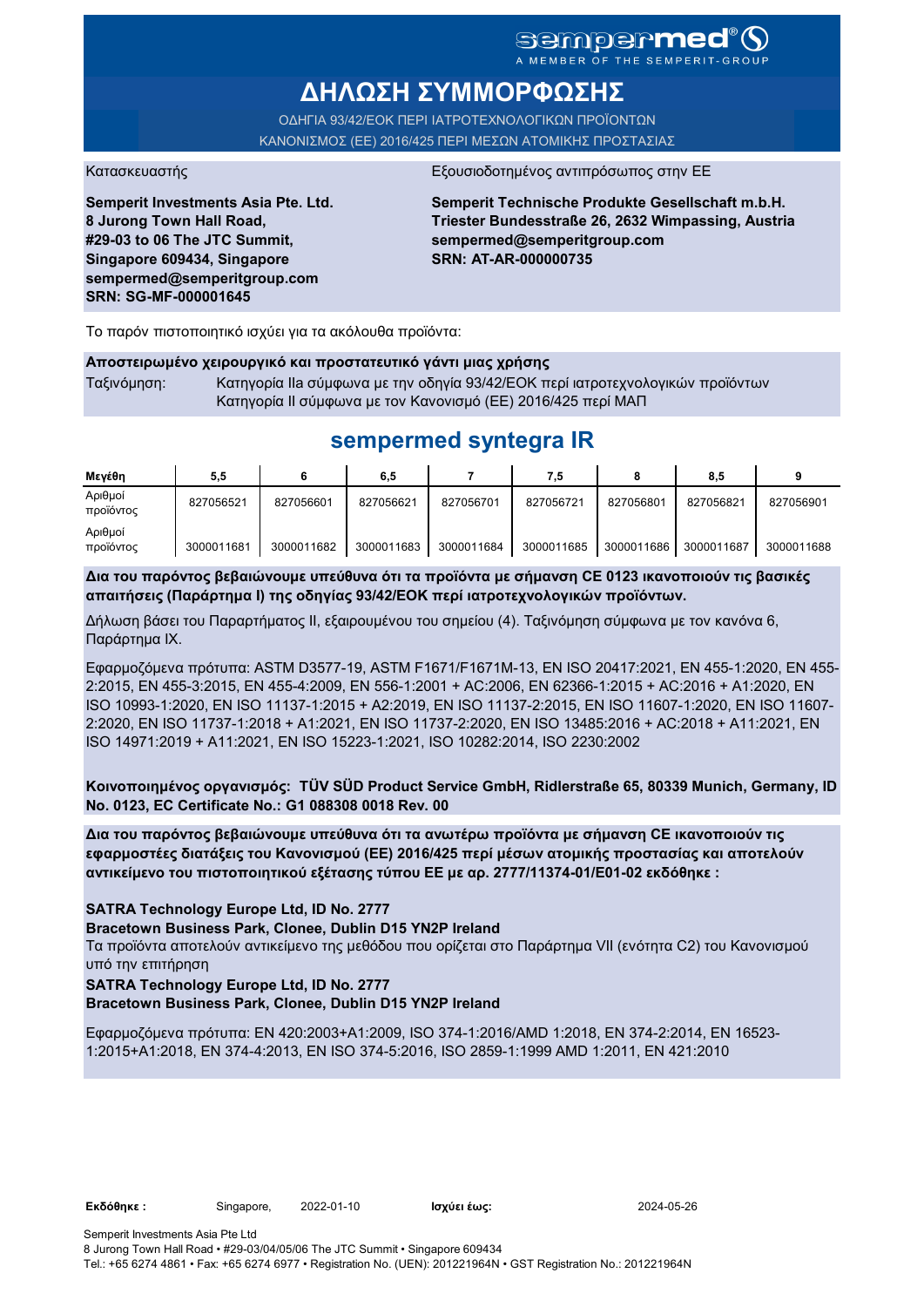# SOMPOPMED<sup>®</sup>O

# **ДЕКЛАРАЦИЯ ЗА СЪВМЕСТИМОСТ НА**

ДИРЕКТИВА ЗА МЕДИЦИНСКИТЕ ПРОДУКТИ 93/42/EWG РЕГЛАМЕНТ (EU) 2016/425 ЗА ЛИЧНИТЕ ПРЕДПАЗНИ СРЕДСТВА

**Semperit Investments Asia Pte. Ltd. 8 Jurong Town Hall Road, #29-03 to 06 The JTC Summit, Singapore 609434, Singapore sempermed@semperitgroup.com SRN: SG-MF-000001645**

#### Производител Упълномощен представител в ЕС

**Semperit Technische Produkte Gesellschaft m.b.H. Triester Bundesstraße 26, 2632 Wimpassing, Austria sempermed@semperitgroup.com SRN: AT-AR-000000735**

Настоящият сертификат важи за следните продукти:

#### **Стерилна операционна и предпазна ръкавица за еднократна употреба** Класификация: Клас IIa съгл. Директивата за медицинските продукти 93/42/EEC

Категория III съгл. Регламент за ЛПС (EU) 2016/425

# **sempermed syntegra IR**

| Размери    | 5.5        |            | 6,5        |            | 7.5        |            | 8.5        |            |
|------------|------------|------------|------------|------------|------------|------------|------------|------------|
| Номера на  | 827056521  | 827056601  | 827056621  | 827056701  | 827056721  | 827056801  | 827056821  | 827056901  |
| артикулите |            |            |            |            |            |            |            |            |
| Номера на  |            |            |            |            |            |            |            |            |
| артикулите | 3000011681 | 3000011682 | 3000011683 | 3000011684 | 3000011685 | 3000011686 | 3000011687 | 3000011688 |

**С настоящето потвърждаваме при самостоятелна отговорност, че продуктите с маркировка СЕ 0123 съответстват на съществените изисквания (Анекс I) от Директивата за медицинските продукти 93/42/EWG.**

Декларация на базата на Анекс II с изключение на (4). Класификация съгл. Правило 6, Приложение IX.

Приложими норми: ASTM D3577-19, ASTM F1671/F1671M-13, EN ISO 20417:2021, EN 455-1:2020, EN 455-2:2015, EN 455-3:2015, EN 455-4:2009, EN 556-1:2001 + AC:2006, EN 62366-1:2015 + AC:2016 + A1:2020, EN ISO 10993- 1:2020, EN ISO 11137-1:2015 + A2:2019, EN ISO 11137-2:2015, EN ISO 11607-1:2020, EN ISO 11607-2:2020, EN ISO 11737-1:2018 + A1:2021, EN ISO 11737-2:2020, EN ISO 13485:2016 + AC:2018 + A11:2021, EN ISO 14971:2019 + A11:2021, EN ISO 15223-1:2021, ISO 10282:2014, ISO 2230:2002

**Нотифициран орган: TÜV SÜD Product Service GmbH, Ridlerstraße 65, 80339 Munich, Germany, ID No. 0123, EC Certificate No.: G1 088308 0018 Rev. 00** 

**С настоящето потвърждаваме при самостоятелна отговорност, че горепосочените продукти с маркировка СЕ съответстват на съществените разпоредби на Регламент (EU) 2016/425 за личните предпазни средства и са предмет на сертификата на ЕС за изследване на типа Nr. 2777/11374-01/E01-02 издадено чрез:**

**SATRA Technology Europe Ltd, ID No. 2777**

**Bracetown Business Park, Clonee, Dublin D15 YN2P Ireland**

Продуктите са предмет на процедурата съгл. Анекс VII (Модул С2) от Регламента под надзора на

**SATRA Technology Europe Ltd, ID No. 2777**

**Bracetown Business Park, Clonee, Dublin D15 YN2P Ireland**

Приложими норми: EN 420:2003+A1:2009, ISO 374-1:2016/AMD 1:2018, EN 374-2:2014, EN 16523- 1:2015+A1:2018, EN 374-4:2013, EN ISO 374-5:2016, ISO 2859-1:1999 AMD 1:2011, EN 421:2010

**Издадено на:** Singapore, 2022-01-10 **Важи до:** 2024-05-26